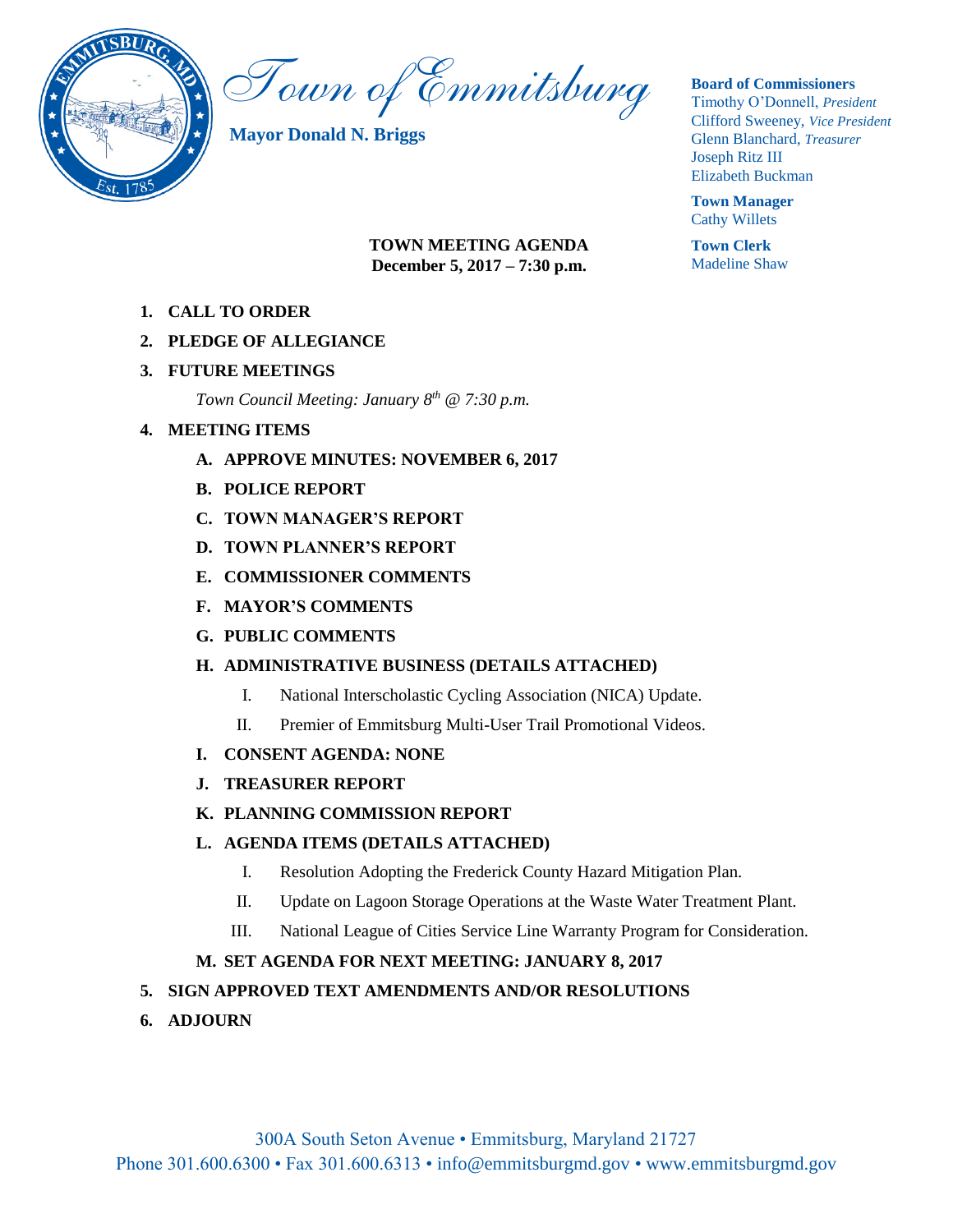**PERIOR** 

### **A. APPROVE MINUTES: NOVEMBER 6, 2017**

## **MINUTES TOWN MEETING NOVEMBER 6, 2017 – 7:30 P.M. Emmitsburg Town Office**

**Present:** Mayor Donald Briggs; Commissioners: Glenn Blanchard, Elizabeth Buckman, Joseph Ritz III, Clifford Sweeney, and Tim O'Donnell, President. **Staff Present:** Cathy Willets, Town Manager; Madeline Shaw, Town Clerk; Amy Naill, Code Enforcement Officer; and Susan Cipperly, Town Planner. **Others Present:** Deputy Ben Whitehouse.

#### **I. Call to Order**

Commissioner Tim O'Donnell, President of the Board of Commissioners, called the November 6, 2017 Town Meeting to order at 7:30 p.m. Pledge of Allegiance was recited. Upcoming meetings were announced.

*Note*: Commissioner Sweeney arrived at 7:39 P.M. *Note*: Agenda rearranged in courtesy of guest speaker Dr. Timothy Trainor.

Agenda #1- Guest Speaker: President Timothy Trainor, Mount St. Mary's (MSM) University: Mayor Briggs introduced Dr. Timothy Trainor, President of MSM's University. Dr. Trainor thanked Mayor Briggs for the introduction and reviewed the positive things occurring at Mount St. Mary's. He mentioned some projects he hopes to pursue with the Emmitsburg community to include better offsite student housing, more student volunteer projects, an urgent care medical office, a multi-user trail linking MSM to the Town, and clearer communication with the Town of Emmitsburg. The Board asked Dr. Trainor about the request for proposals (RFPs) for the urgent care facility and if the local medical offices have been considered. The RFPs are still in the early stages and no research has been done yet. The Board thanked Dr. Trainor for MSM's role in the community.

#### **Approval of Minutes**

- The Minutes of the October 2, 2017 Town Meeting were approved as presented. Motion by Commissioner Sweeney, second by Commissioner Ritz III. Vote: Motion carries 5-0 in Favor.
- The Minutes of the October 16, 2017 Service Line Warranty Meeting were approved as presented. Motion by Commissioner Buckman, second by Commissioner Sweeney. Vote: Motion carries 5-0 in Favor.

#### **Police Report:**

Deputy Whitehouse presented the police report from October 2017 (exhibit attached). Deputy Whitehouse mentioned the deputies have updated their police report format and will continue to tweak it. The stats in the police report were reviewed. There was a damaged stop sign, which the individuals who caused the damage were caught and charged. The Deputies assisted with several events to include Halloween festivities, the Vigilant Hose Open House, and the Red Helmet ride. The majority of traffic warnings were issued at the new right turn-only signs located at the intersection of East Lincoln Avenue and South Seton Avenue. The Deputy explained the new sign appears to be making a difference. The Board requested crash stats for Jamison Avenue onto Main Street.

#### **Town Managers Report:**

Cathy Willets, Town Manager, presented the Town Manager's Report from September 2017 (exhibit attached). Ms. Willets mentioned staff had three new street light conduit problems in regards to the State Highway Administration (SHA) sidewalk project within the last month. The emergency warning siren was tested and found to be in good order. Currently Rainbow Lake is 0.1 inch below the spillway. The wells are 11.75 feet below their May 2011 optimal levels. In September 2017 2.05 inches of participation were received. The majority of the water (41.4%) treated was wild water. Town staff recommends reviewing infrastructure updates soon to prevent wild water. There were no spills of untreated sewerage, and the WWTP did not exceed its design in September. The January 2018 Town Meeting will be January  $8<sup>th</sup>$  due to the holidays. The Board asked if the rainfall was causing increased turbidity. The rain is causing some turbidity, but the algae control system is helping.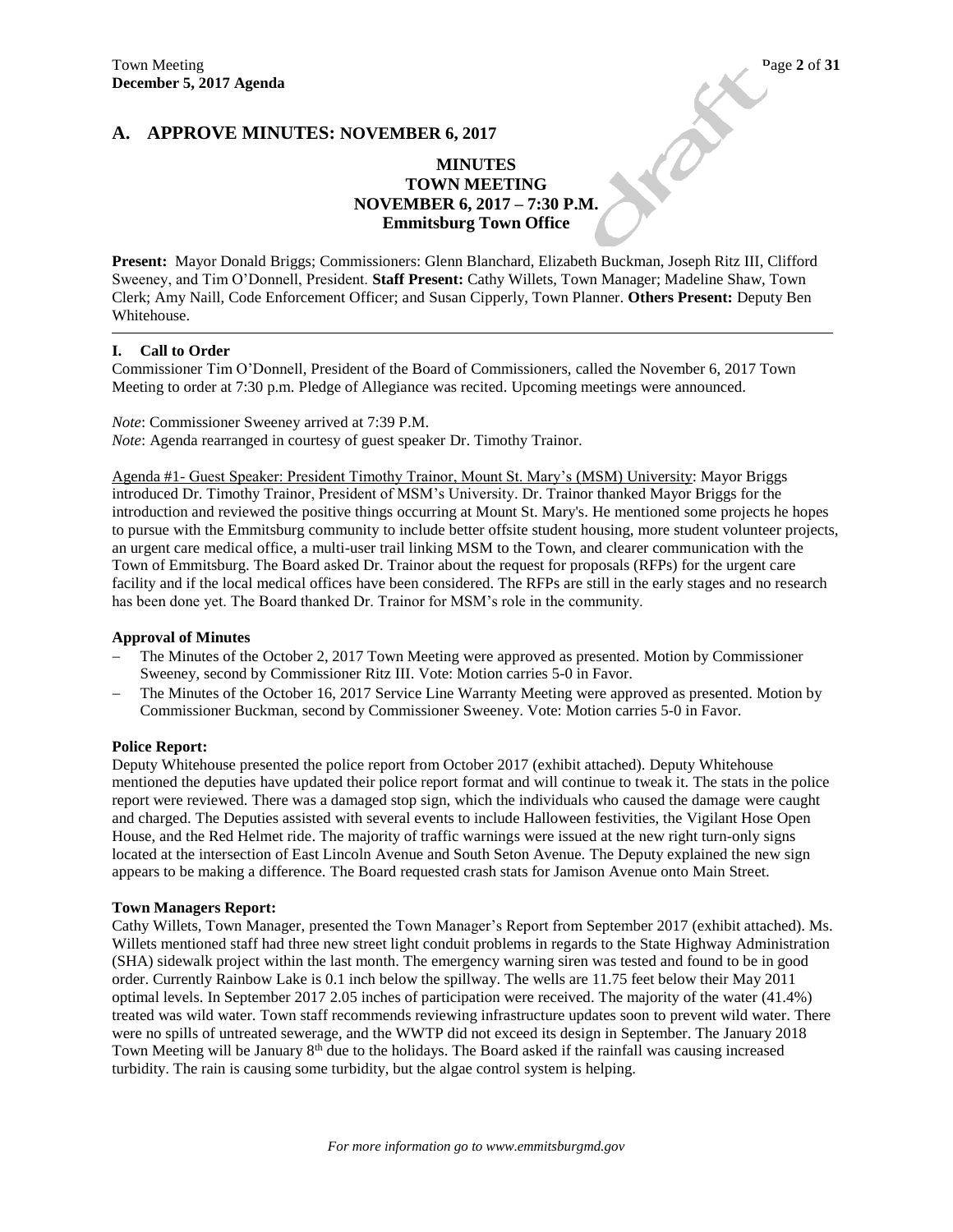### **Town Planners Report:**

Susan Cipperly, Town Planner, presented the Town Planner's Report from September 2017 (exhibit attached). Ms. Cipperly mentioned the SHA projects are ongoing. The Dog Park fence should be installed by mid-November 2017. The Emmit Garden dead pine trees should be removed soon by Potomac Edison. The Town is waiting for a response on the flood plain permit for the Emmit Garden's Playground. GIS data is being collected for the Town maps. The Planning Commission is reviewing permitting policies for room rentals and bed and breakfasts in private homes.

- Commissioner Buckman: She inquired about pockets of street missing where the SHA projects are. Ms. Willets requested concerned residents contact the Town who will relay the information to the SHA. She asked about having an open/close sign for the yard waste drop off on Saturday's. The Town will look into it. The Turkey Trot will be Thursday September 23rd at 8:00 A.M. in Community Park.
- Commissioner Ritz III: No comments.
- Commissioner Sweeney: He thanked the community for their help during the Halloween festivities.
- Commissioner Blanchard: He thanked residents for donating to the food bank, but asked residents to be aware of the expiration dates on food. He also mentioned there will be a Veterans Day celebration November 11th at 11:00 a.m.
- Commissioner O'Donnell: He asked about trees along Main Street. Ms. Willets explained SHA ultimately determines the outcome of the trees because it's an SHA project. He requested SHA review the street lines in the construction zones because of poor visibility. He thanked the Boy Scouts for painting fire hydrants. He mentioned the National Interscholastic Cycling Association (NICA) cycling organization is considering holding a conference in Emmitsburg.

#### **Mayor's Comments:**

Mayor Briggs attended numerous meetings in October 2017. Mayor Briggs mentioned he gave several speeches at various events to include the National Fallen Fire Fighters Memorial Weekend, Presidential Inauguration of Mount St. Mary's new President Dr. Timothy Trainor, and the Frederick County Fire Museum Wall of Honor dedication. He attended the National Fire Heritage Board Meeting, Seton Center Job Fair, Frederick County MML Chapter Meeting, the ESP 5K Run at MSM, and numerous other meetings. He had a DVM television station interview. He is still working on adding an additional TransIt bus stop to northern Frederick County and the Community Park swimming pool will have the concrete shell poured in November. Commissioner O'Donnell congratulated Mayor Briggs on winning the 2017 Theodore Roosevelt award for sustainable activities in Emmitsburg.

#### **Public Comments:**

*Eric Sloane, 500 East Main Street-* Mr. Sloane explained he is concerned with the trucks speeding through Town and proficient lighting along East Main Street near the SHA Flat Run Bridge. *Rick Young, 3 Adams Avenue*- Mr. Young asked about the National League of Cities Service Line Warranty Program and what it includes. Town staff gave Mr. Young a folder with information on the program. *Dianne Walbrecker, 535 West Main Street* - Ms. Walkbrecker stated the street light outside her home is still flickering. She expressed a desire to get more involved in the Emmitsburg Green Team. She commended Mayor Briggs for reaching out to Ellicott City after the floods as he was the only town to reach out to Ellicott City. She commended the Board for their hard work and asked about the Town's emergency operations plans, which is being brought to the Board in January 2018.

#### **Administrative Business:**

- ▶ Proclamation of Municipal Government Works Month: Cathy Willets, Town Manager, read the Proclamation of Municipal Government Works Month for the Board. She explained the Town passes this proclamation each November to help educate citizens and enhance the quality of life in Emmitsburg. *Motion*: To accept the proclamation as presented. Motion by Commissioner Blanchard, second by Commissioner Buckman. Vote: Motion carries 5-0 in Favor.
- Admin Business: Presentation of Open Meetings Act Updates: Madeline Shaw, Town Clerk, presented the Open Meetings Act (OMA) updates. Ms. Shaw gave a brief presentation on what the Open Meetings Act is, a statue that requires public business is conducted openly and publicly with adequate notice. Ms. Shaw explained when the OMA applies, common violations, and disciplinary actions. Also, effective October 2017 each public body must designate at least one employee, officer, or member to receive OMA training or the public body cannot meet in a closed session. The Town must retain in-house records showing a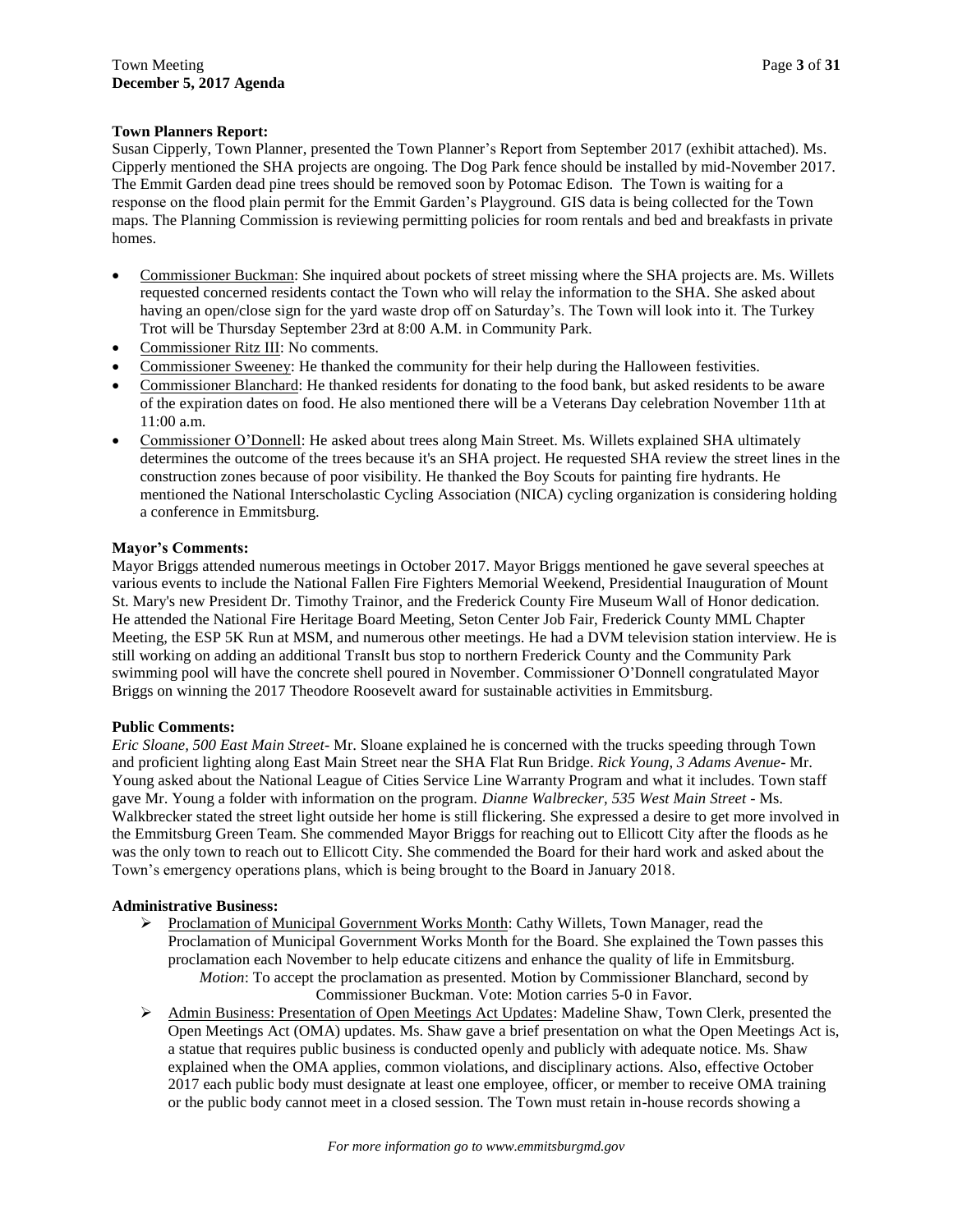designation has been made and training has occurred within 90 days of designation. Ms. Shaw concluded by suggesting making the Town Meetings more open by having specific agenda times (e.g. 7:45-8:00 p.m.). The Board requested staff ask about hosting the class in the Emmitsburg area. The Board tabled the designation of an individual for a later date after Board members receive training.

#### **Consent Agenda:**

The Board acknowledge the resignation of Brian Neville from the Citizen's Advisory Committee and appointed Frank Davis to the Planning Commission for a term of 01/02/2018 – 07/02/2022. Vote: Motion carries 5-0 in Favor. Motion by Commissioner Ritz III, second by Commissioner Blanchard.

#### **Treasurer's Report:**

Commissioner Blanchard presented the Treasure's Report for October 2017 (exhibit attached). Commissioner Blanchard mentioned the operating balance forward is \$5,475,217. Commissioner Ritz III asked about the status of the outstanding invoices for the street light conduit damage from the SHA sidewalk project. The Town is working with the town attorney on the invoices.

#### **Planning Commission Report:**

Commissioner Sweeney presented the Planning Commission Report from October 2017. The Commission is currently reviewing information on short term home rentals in private homes.

#### **II. Agenda Items**

Agenda #2- Catoctin-Ettes, Inc. Request for April 2018 6K Fundraiser Race: Kristin Miller, Chair of the Catoctinettes Inc. explained the organization is trying to find ways to raise more funds and get more students involved in the program. One of the ideas was to host a 6K race in Emmitsburg. The proposed dates are April 21, 2018 or April 14, 2018. She explained, if approved, they would try and reduce the amount of time spent on the main roads by using alleys and back roads. Commissioner Sweeney recommend hosting the 6K race on Community Heritage Day in June. Ms. Miller liked the idea of a June race. The Board discussed logistics and best practices for the race. The Board did not take a vote because Ms. Miller will need to discuss the June date modification with her team. The item will be voted on at a later Town Meeting once the Catoctin-ettes Inc. contacts the Town with a final date.

Agenda #3- Update on MS-4 Permit: Susan Cipperly, Town Planner, presented the updates on the Municipal Separate Storm Sewer Systems (MS-4) permit. Ms. Cipperly reviewed the background on the permit. She explained the Town is required to report its actions at the end of 2017 to show it is pursuing compliance. The permit is a point system. Some items the Town is receiving points for are selling compost bins, having a Green Team, completing the Emmitsburg Comprehensive Plan, and offering free literature to residents on stormwater management (to name a few). Future items are having Town staff take MDE's Responsible Personnel Certification, collaborating with Frederick County on construction management practices, providing a summary of storm water pond maintenance, documenting good housekeeping practices, and verifying a pollution prevention plan (to name a few). The Board does not need to take any action at this time, but Ms. Willets explained the Town may need to hire engineers in the next phase of compliance.

Agenda #4- Holiday Parking for December- Meter Parking: Cathy Willets, Town Manager, presented the holiday parking agenda item. Ms. Willets explained the Board usually offers free metered parking during the holidays, and any funds put in the meters during that time are donated to a local organization. Town staff recommends free metered parking from Friday December 15, 2017 through Tuesday January 2, 2017.

*Motion*: Motion to accept free metered parking between December 15, 2017 to January 2, 2017 with the funds going towards Community Heritage Day. Motion by Commissioner Sweeney, second by Commissioner Ritz III. Vote: Motion carries 5-0 in Favor.

Commissioner O'Donnell mentioned the Frederick County Planning Commission is reviewing its bicycling and pedestrian comprehensive plan, and the Maryland State Highway Department of Natural Resources Maryland Pedestrian Bike and Pedestrian Trail Plan has voted to make an Emmitsburg trail connection to the C&O Canal a priority item. Commissioner O'Donnell would like to see a connection made to Emmitsburg because of the benefits to the community. He requested consent from the Board on endorsing a trail connecting Emmitsburg. The Board agreed the item is something they would like to see happen.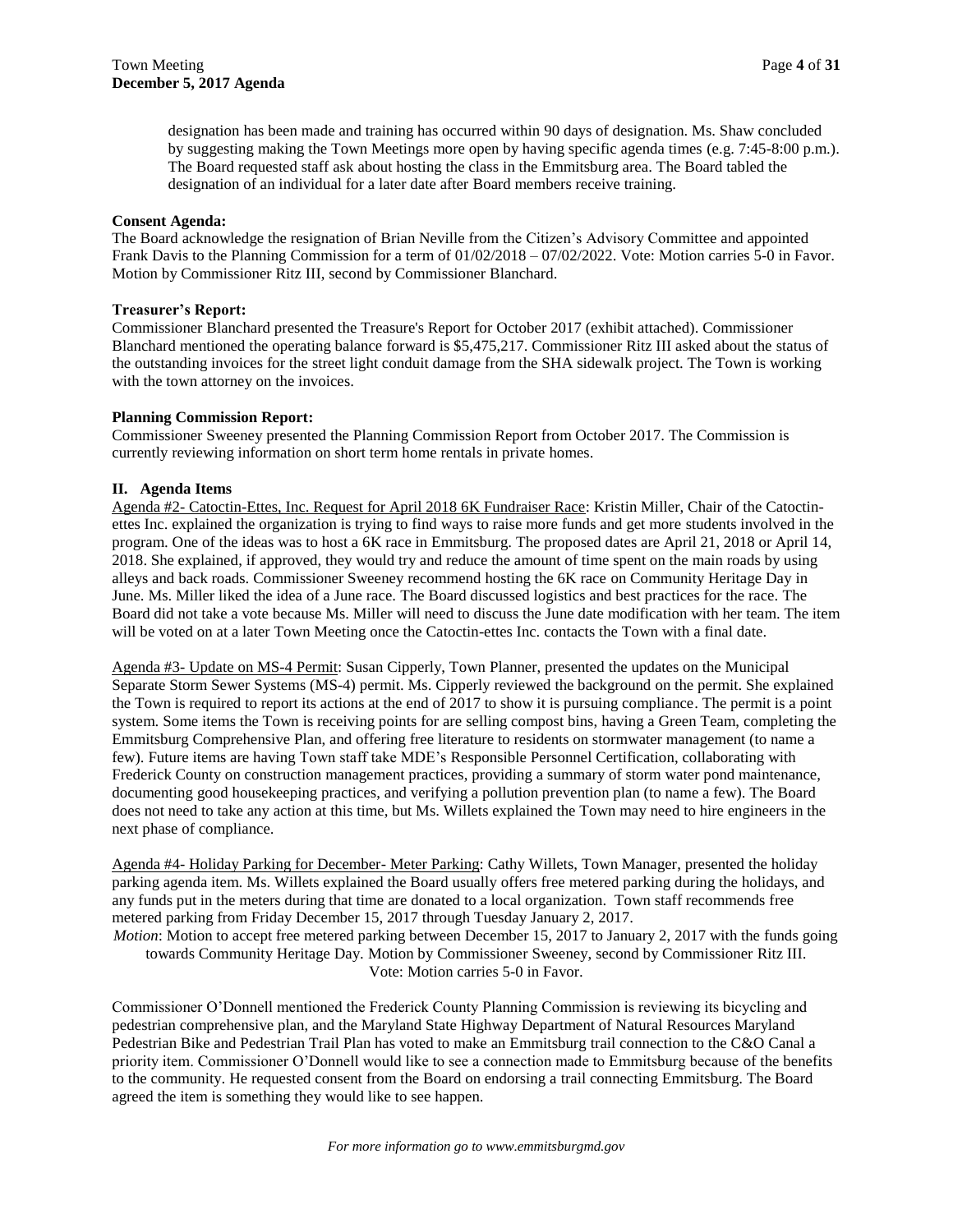#### **Set Agenda Items for December 5, 2017 Town Meeting**

- 1. Resolution Adopting the Frederick County Hazard Mitigation Plan.
- 2. Update on Lagoon Storage Operations at the Waste Water Treatment Plant.
- 3. National League of Cities Service Line Warranty Program for Consideration.
- 4. Admin Business: National Interscholastic Cycling Association (NICA) Update.
- 5. Admin Business: Premier of Emmitsburg Multi-User Trail Promotional Videos.

#### **III. Sign Approved Text Amendments and/or Resolutions**

#### **IV. Adjournment**

With no further business, the November 6, 2017 Town Meeting was adjourned at 9:45 p.m. Motion by Commissioner Blanchard, second by Commissioner Ritz III.

Respectfully submitted,

Madeline Shaw, Town Clerk Approved:

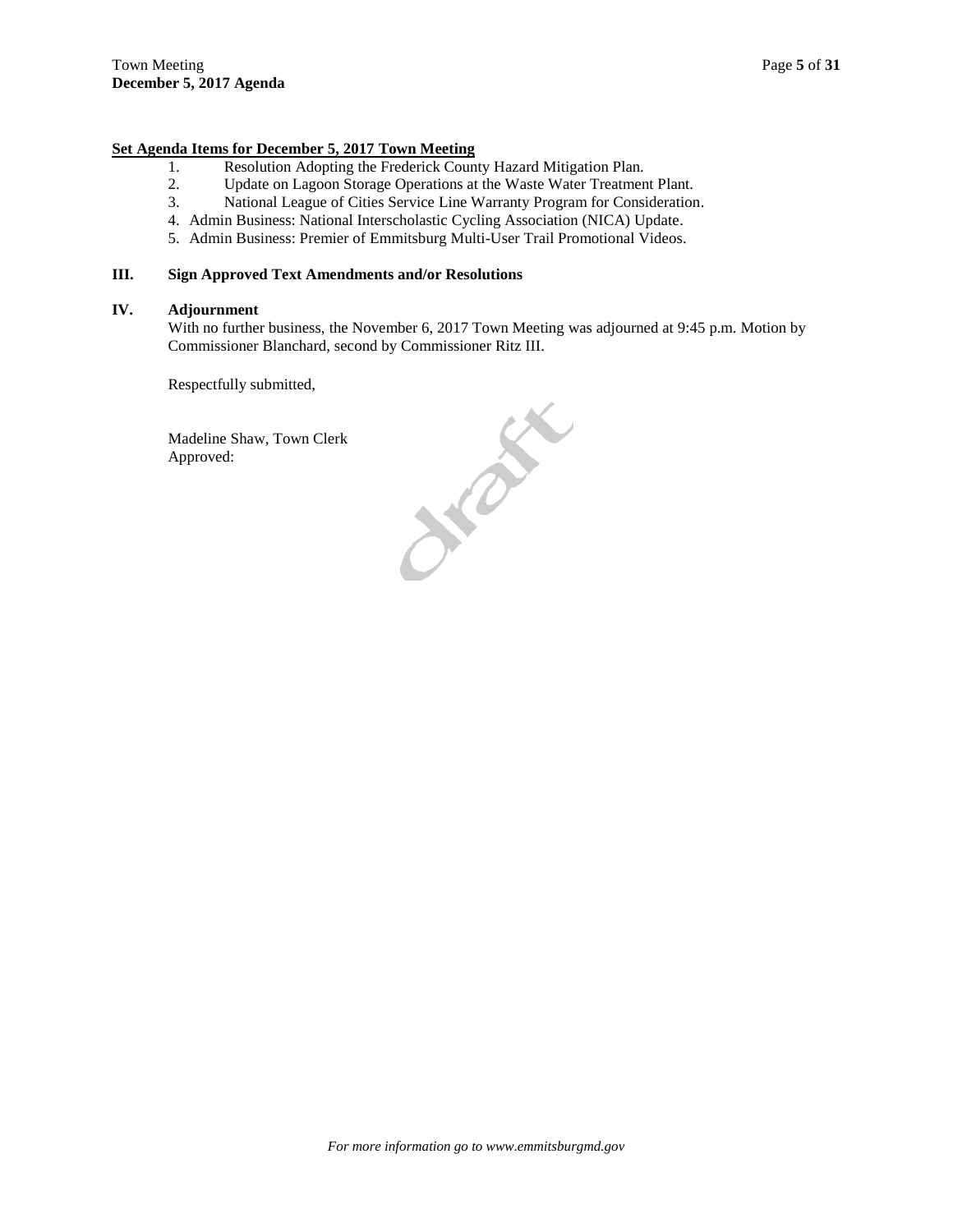**B. POLICE REPORT:** Presentation by deputies at the meeting.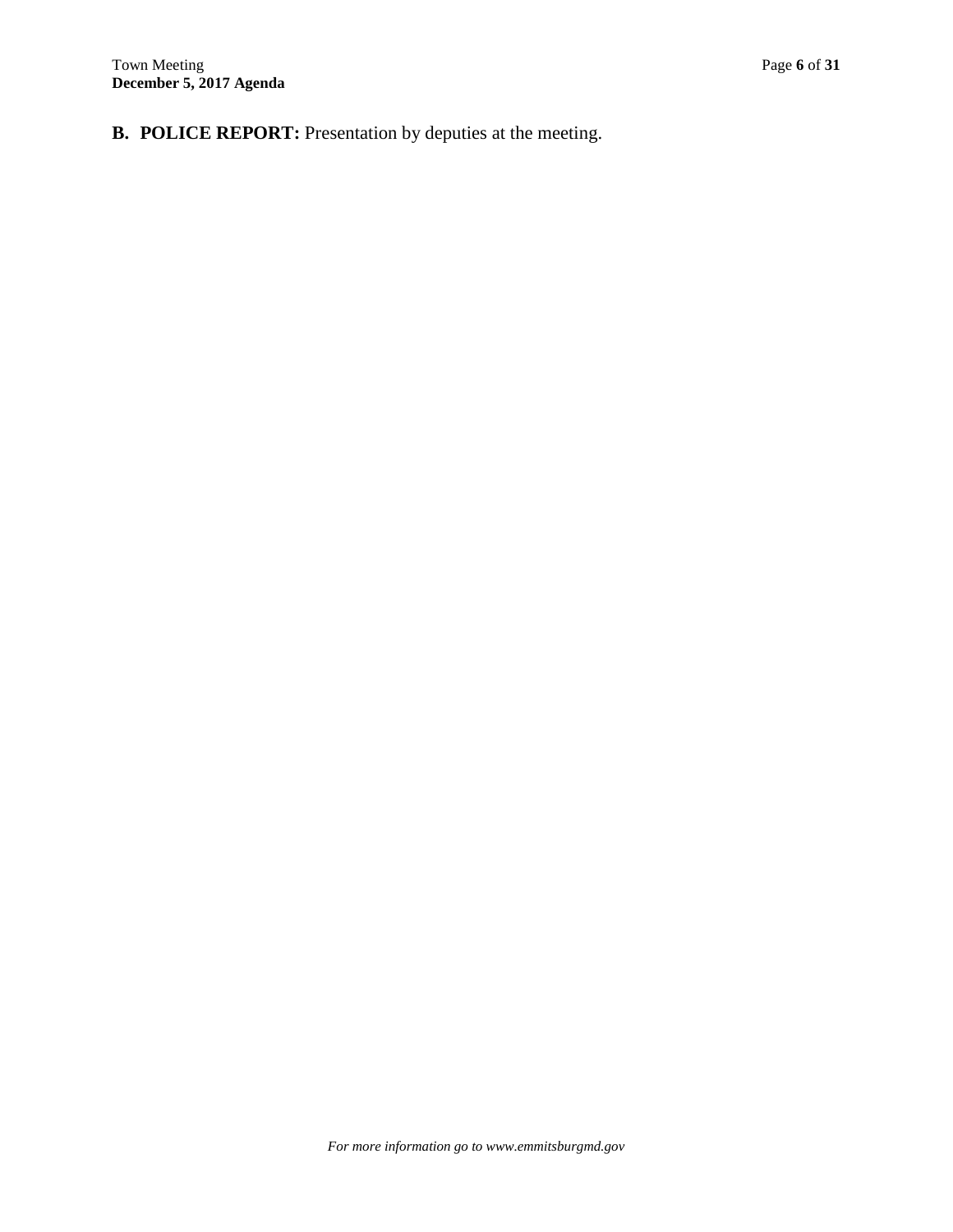## **C. TOWN MANAGER'S REPORT**

### **Town Manager's Report October 2017 Prepared by Cathy Willets**

### Streets:

- Staff repaired and put up solar lights on the Welcome to Emmitsburg sign.
- Staff swept streets on East and West Main St.
- Staff installed right turn only signs on East and West Lincoln at S. Seton Ave.
- $\bullet$  Staff installed two new stop signs and posts at E. Lincoln @ Chesapeake Ave. that were stolen.
- Staff repaired street light in front of 332 East Main St. (wiring bad).
- Staff put three new street light poles and fixtures up on East Main St.

### Sidewalk and Bridge Project:

- Staff repaired curb boxes on East Main St. for sidewalk project.
- Staff repaired water line to 104 West Main St. that contractor struck during sidewalk project.
- Staff worked with town contractor to repair damaged street light conduit and wiring in several different areas of East Main St. due to damage caused by sidewalk contractor.

### Parks:

- Staff mowed, trimmed, weed killed in parks.
- Staff continued installing new board fence along Community park road.
- Staff conducted monthly maintenance checks in parks, playgrounds, walking trail equipment, ballfields, roads, fences, pavilions, etc.
- Staff pulled weeds, weed killed and put mulch in around playground equipment in Memorial Park.
- Staff placed stickers on all pet waste stations reminding people to only take two bags per pet.
- Staff trimmed trees along Community Park walking trail behind ballfield #3 and at parking lot to ballfield #3.
- Contractor removed two dead trees in Memorial park under the direction of DNR
- Staff removed a few trees from the dog park to clear for fence installation.
- Contractor installed pipe at pool to divert water away from area so pool contractor can pour new concrete shell.

#### Water:

- Rainbow Lake is at the spillway level of 16.6 feet.
- The roughing filters are being backwashed between 3-6 times a day and the DE filters are being done 3-4 times per week. (algae changes from brown to green LG sonic adapts to whatever is predominant)
- Well levels (optimum level was determined to be May 2011). Well  $#1$  and  $#2$  being used sparingly. Well #3 "most important" well.

|            |             | May 2011     | October 2017 | Change |
|------------|-------------|--------------|--------------|--------|
| $\circ$    | Well $#1$ : | 35'          | 34'          | $+1$   |
| ◯          | Well $#2$ : | 8'           | 11'          | $-3$   |
| $\bigcirc$ | Well $#3$ : | 12           | 42           | $-30$  |
| $\circ$    | Well $#4$ : | 108'         | 122'         | $-14$  |
| $\Omega$   | Well $#5:$  | $10^{\circ}$ | 25'          | $-15$  |

Water production and consumption. We produced an average of 274,964 GPD. We consumed an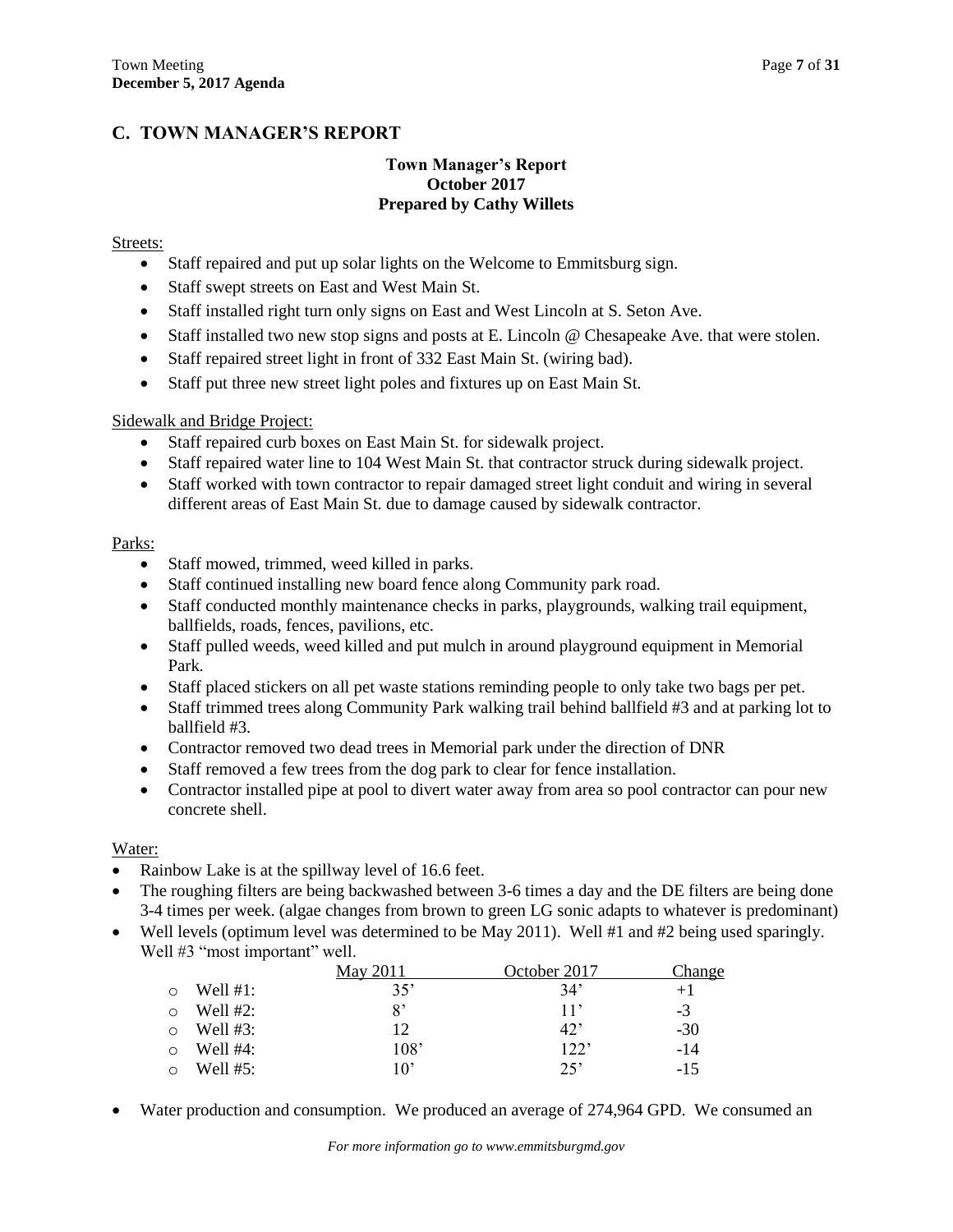average of 243,368 GPD. The difference is "Backwash Water" ... (20.90%).

- 47.0% of this water came from wells.
- 4.9% of this water came from Mt. St. Mary's.
- 48.1% of this water came from Rainbow Lake.

We purchased 437,050 gallons of water from MSM this month.

### Wastewater:

- We received about 5.65" of precipitation this month (the average is 3.39").
	- We have a precipitation **SURPLUS** of 4.65" over the last six months. The average precipitation for the period from May 1 through October 31 is 24.6". We have received 29.35" for that period.

### Wastewater Treatment:

- We treated an average of 377,000 GPD (consumed 243,368 GPD) which means that 35.5% of the wastewater treated this month was "wild water".
- We had no spills of untreated sewerage in the month of October.
- We did exceeded the plant's design capacity four days in the month of October due to two rain events:
	- o 10/09 880,000 GPD 10/11 989,000 GPD 10/29 1,129,000 GPD
	- o 11/30 914,000 GPD

**Trash:** Trash pickup will remain Mondays for the remainder of the month of December except for Christmas. Trash will be picked up on Tuesday, December 26, 2017.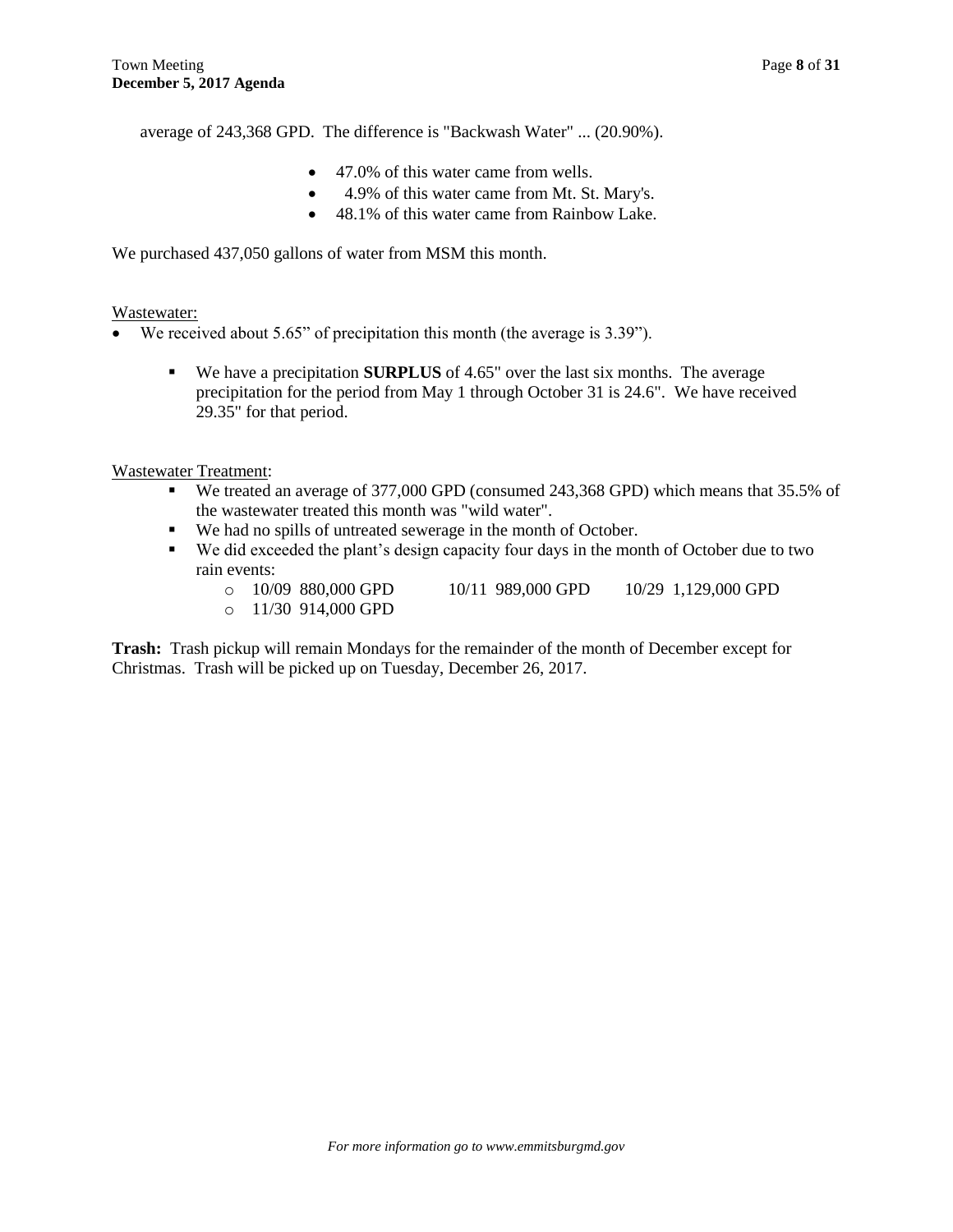### **Meetings Attended:**

10/02 Attended Town Meeting 10/02 Met with Mayor, Staff, EOT personnel at WWTP to review operations for the lagoon storage 10/03 Met with Mayor to go over town projects 10/04 Attended staff meeting with water/sewer staff 10/05 Met with Pastor Talcott and Town Planner regarding possible development 10/05 Attended meeting with SHA, Romano Construction, and staff regarding brick for sidewalk project 10/10 Met with auditors 10/10 Met with Sgt. Benner to discuss municipal infractions 10/11 Met with HR consultant 10/12 Attended sidewalk progress meeting with SHA, Romano Const and staff 10/16 Attended Public Hearing 10/17 Met with auditors 10/17 Met with Dir. Of PW and Water & Sewer Supt. Re: operations 10/19 Met with Mayor 10/24 Attended a department head meeting with staff 10/24 Met with Mayor 10/24 Met with Water & Sewer Supervisors to review maintenance operations 10/25 Met with Mayor to review emergency operations plan 10/27 Met with Mayor 10/30 Met with pool contractor and staff regarding progress  $10/31$  Attended 1<sup>st</sup> quarter water review meeting with staff

10/31 Met with Mayor to update on pool

Noteworthy:

- Late notices for September 2017 quarterly water/sewer bill were down by 70 notices. Staff believes it is a result of changing the due date till the  $5<sup>th</sup>$ .
- Deputies caught people that stole stop signs and posts.
- Contractor completed blacktopping the water line ditch on North Seton Ave.
- Boy Scouts painted some fire hydrants around Town.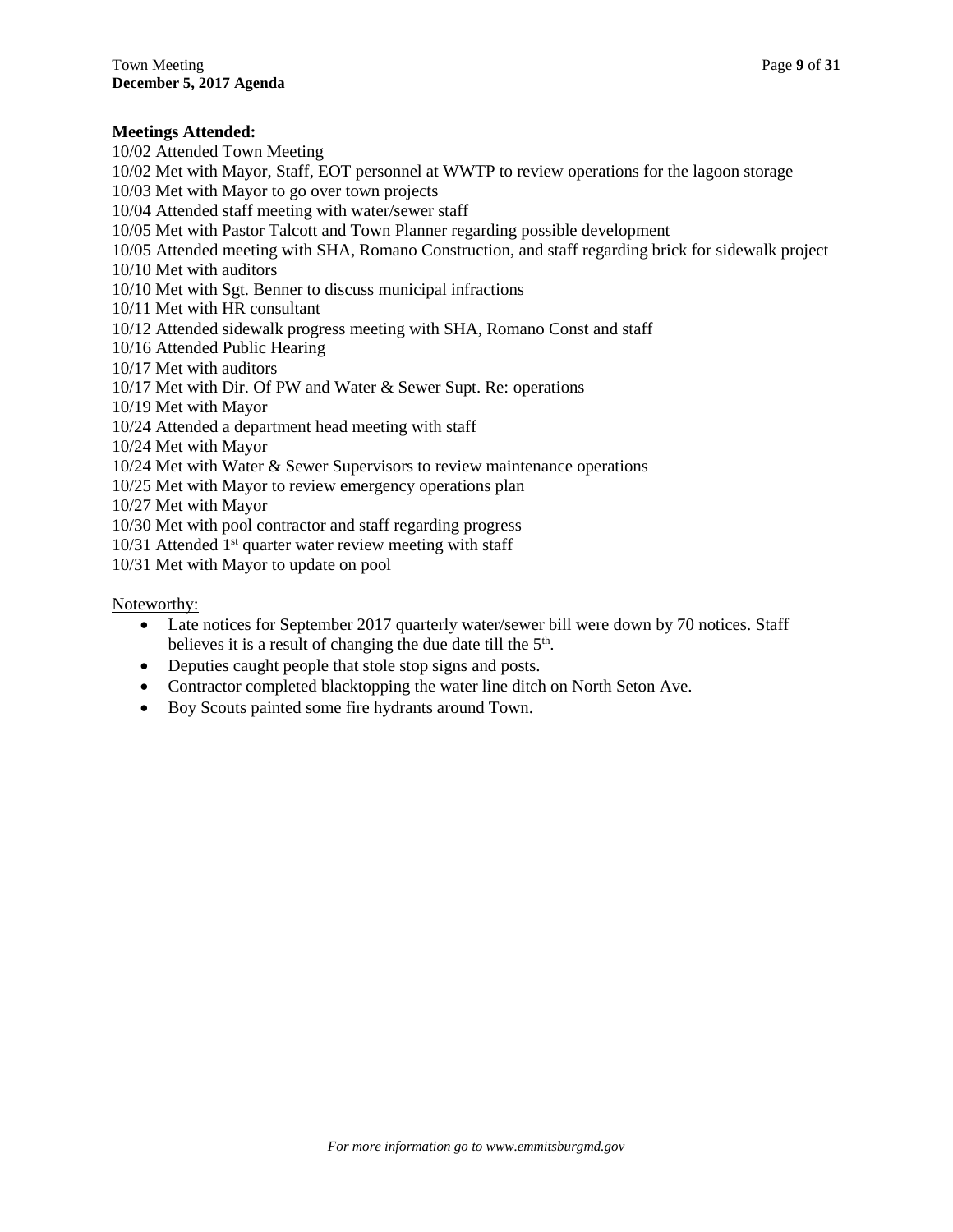| <b>Overtime Parking</b>              | 87                          |
|--------------------------------------|-----------------------------|
| <b>Restricted Parking Zone</b>       | 3                           |
| <b>Street Sweeping</b>               | 6                           |
| Parked in Crosswalk                  |                             |
| Parked on Sidewalk                   |                             |
| Parked Blocking Road                 |                             |
| Parked by Fire Hydrant               |                             |
| Parked on Highway                    |                             |
| <b>Failure to Park between Lines</b> |                             |
| <b>Other Violation</b>               |                             |
| Left Side Parking                    | 1                           |
| Meter Money                          | \$784.13 (sidewalk project) |
| <b>Parking Permits</b>               |                             |
| Meter Bag Rental                     |                             |
| <b>Parking Ticket Money</b>          | \$370.00                    |
| Funerals                             | 1                           |
|                                      |                             |
| <b>Total:</b>                        | \$1,154.13                  |

## **PARKING ENFORCEMENT REPORT October 2017**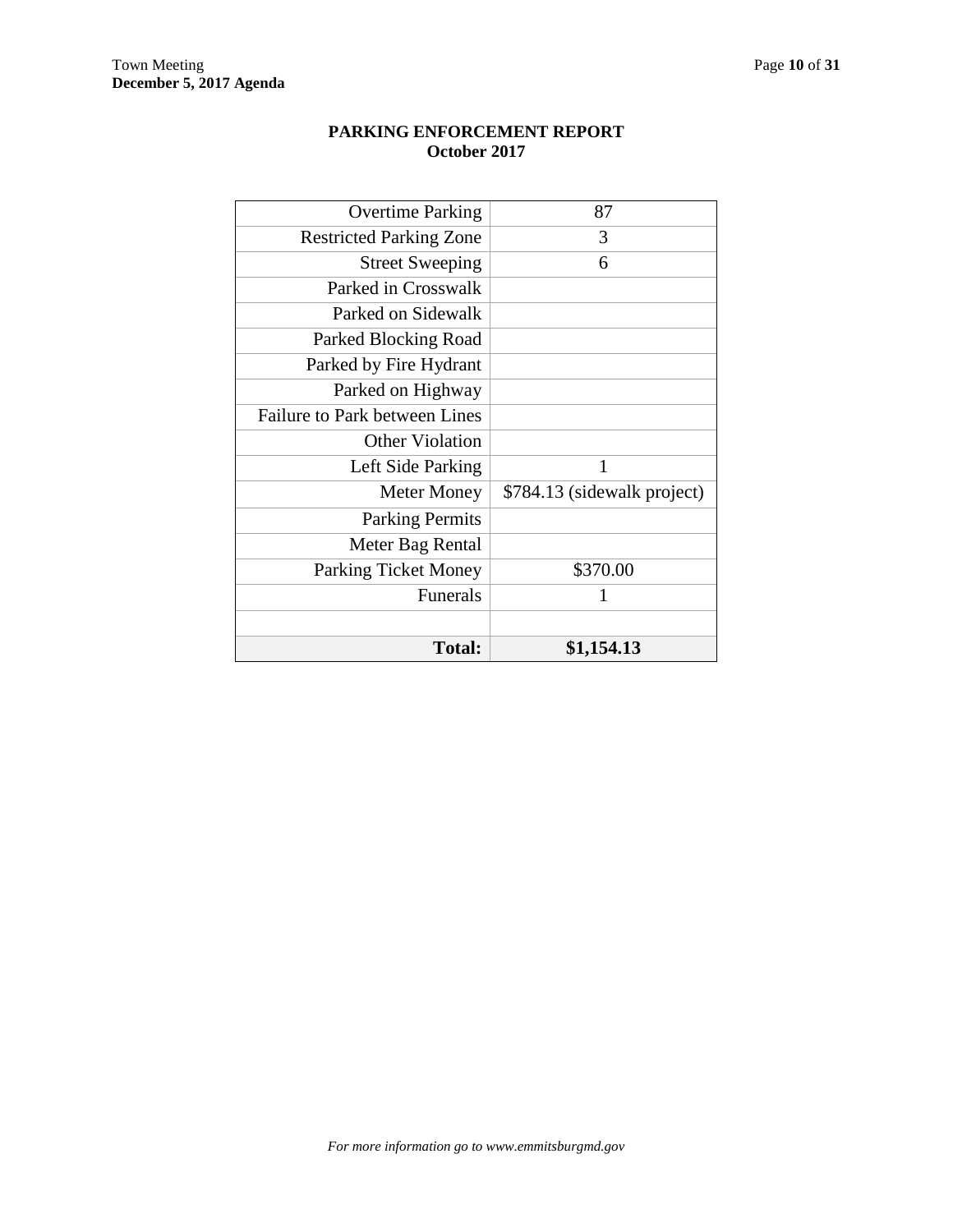## **D. TOWN PLANNER'S REPORT**

## **Town Planner's Report October 2017 Prepared by Susan H. Cipperly, AICP**

1. **Planning Commission meeting 10/30**: Prepared and presented powerpoint regarding the issue of short-term, transient rental activity, such as marketed and reserved via Airbnb and HomeAway.

PC members conducted a useful and productive discussion. More research will take place on this topic. Conferred with Town attorney on this topic.

- 2. **Flat Run Bridge:** Coordinated with State Highway Administration (SHA) re meetings, questions. Met with contractors, town staff, SHA for progress meetings. SHA Meeting 10/26.
- 3. **Sidewalk Project:** Met with town staff, SHA, and contractors in Emmitsburg as needed. Fielded questions/complaints from residents along the work route and forwarded them to SHA project manager. Provide info to parking enforcement and office manager regarding daily need to be designated No Parking. Provided wording for website, facebook and Ch. 99.

Sent e-mails to business community as needed

- 4. **Community Legacy**: Completed and submitted Oct. 1 Quarterly Reports for FY2017: Project 00303, Facade & Restoration program; and Project 00416 Square Rehabilitation. Completed and submitted FY2016 quarterly report for Project 00221 Façade & Restoration program.
- 5. **Sustainable Communities program:** Awaiting confirmation of extension of Town's participation in the program.
- 6. **Dog Park** Scheduling of work date to install fencing. (Commenced 11/16/2017).
- 7. **Emmit Gardens Play Area.** Awaiting word from MDE re floodplain permit. Also need to complete Town floodplain permit once State review is complete.

## 8. **Permits:**

- Provided follow-up info to applicant and Frederick County for short-term lodging Change of Use and Use and Occupancy permit application.
- Commented on Frederick County fill/grading permit for property next to 507 E Main.

after meeting with DPW staff on site.

- Need to follow up on permit enforcement situations in progress, together with Frederick County permits office.
- McDonald's upgrade inquiries re permits. (Interior and exterior, and menu boards).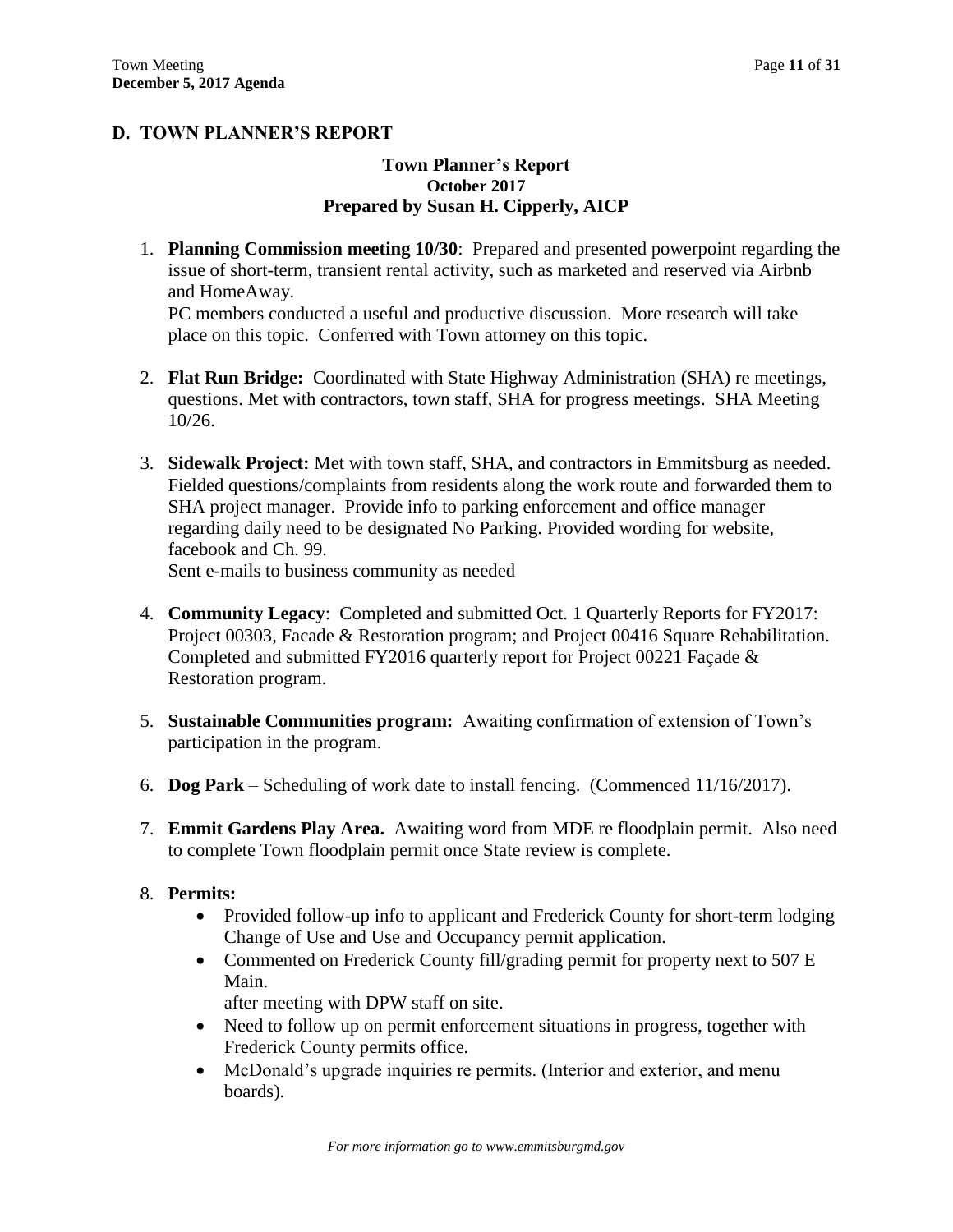## 9. **Business**.

- Attended EBPA Board meeting. Finished business address/phone/email list with A. Naill, in response to request from Frederick County Economic Development. Will also be useful for EBPA map/brochure update.
- Completed Economic Development questionnaire from Frederick County.
- Met with potential developer of vacant lot on Creamery Road (w C. Willets)

## **Upcoming projects/activity as of November 2017 - Planning and Zoning:**

**GIS** Water/sewer mapping with ALWI consultants per contract, followed by input of data.

**MS-4 (**Municipal Separate Storm Sewer System) permit report for 2016 and 2017 completed before December 30, 2017, describing activities the Town has undertaken to date relative to stormwater permit requirements. Next phase of MS-4 involves development of projects that will give the town credits toward reducing the impacts of impervious surfaces relative to stormwater runoff, pollution, groundwater recharge. This is a major project. Updated Town Board on Nov. 6.

**Emmit Gardens** playground MDE application has been approved. Permit will be sent by end of November. Town permit application will be completed once we receive the MDE permit.

**Board of Appeals:** Contact new alternate regarding training requirements and arrange BOA meeting to undertake reorganization, since there have been new members appointed.

**Enforcement:** There are several enforcement issues that have been backlogged due to other activity taking precedence. Need to follow up with property owners and Frederick County regarding violations.

**Ordinance amendments and revisions:** There are topics that have arisen that indicate a need to update sections of the ordinance to reflect newer practices and uses, and to assure that the ordinance meets current legal standards relative to items such as sign regulation, short-term rentals, etc. Continue working on short-term rental solution research and revisit with Planning Commission in January.

**Emmit Gardens trees**: Follow up with Potomac Edison regarding one dead White Pine tree located between the utility lines and Flat Run, on town land, to see whether PE would remove it.

**Community Legacy:** Process agreements with CL projects approved by MHT, and any requests for reimbursement resulting after completion of work.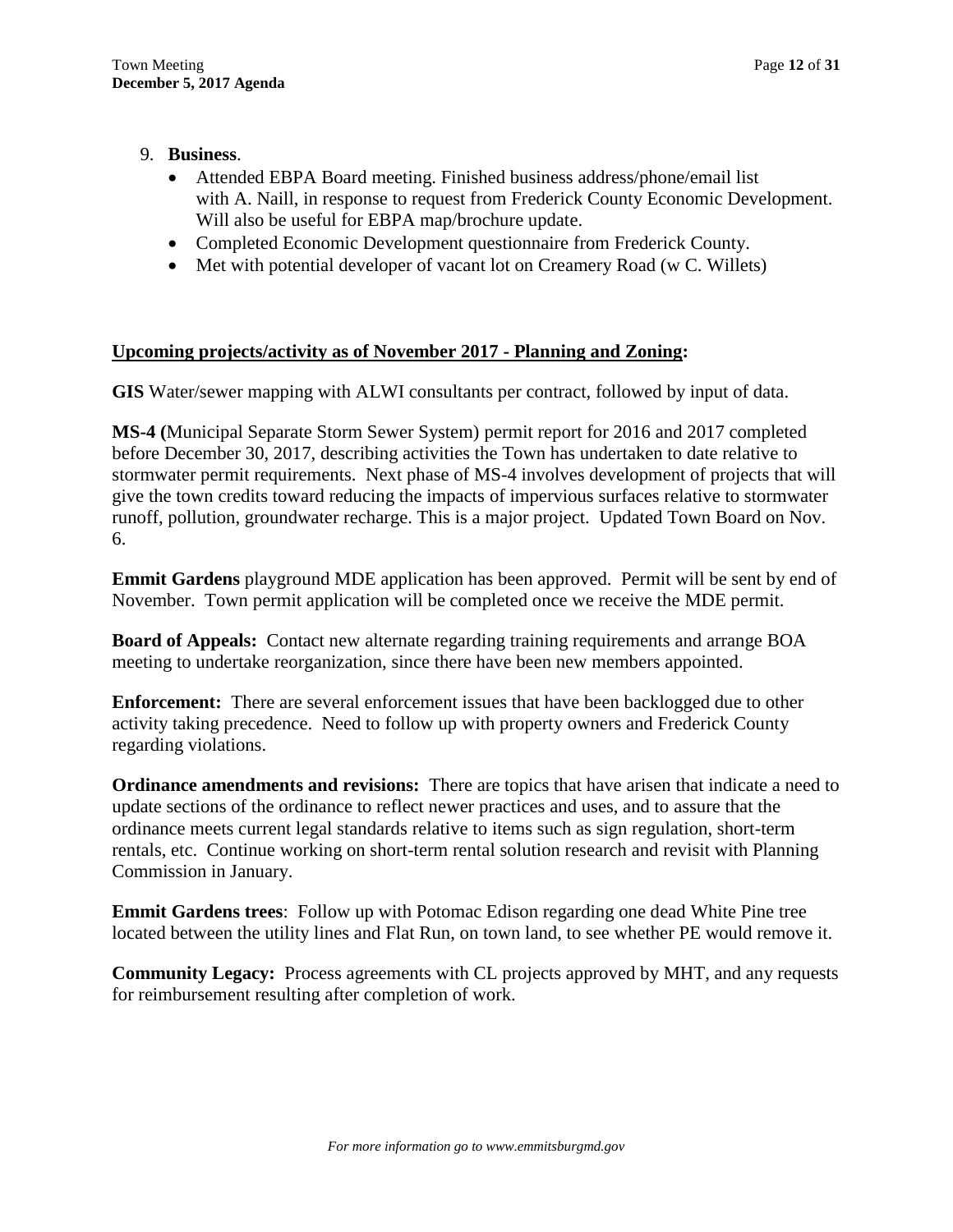## **E. COMMISSIONER COMMENTS**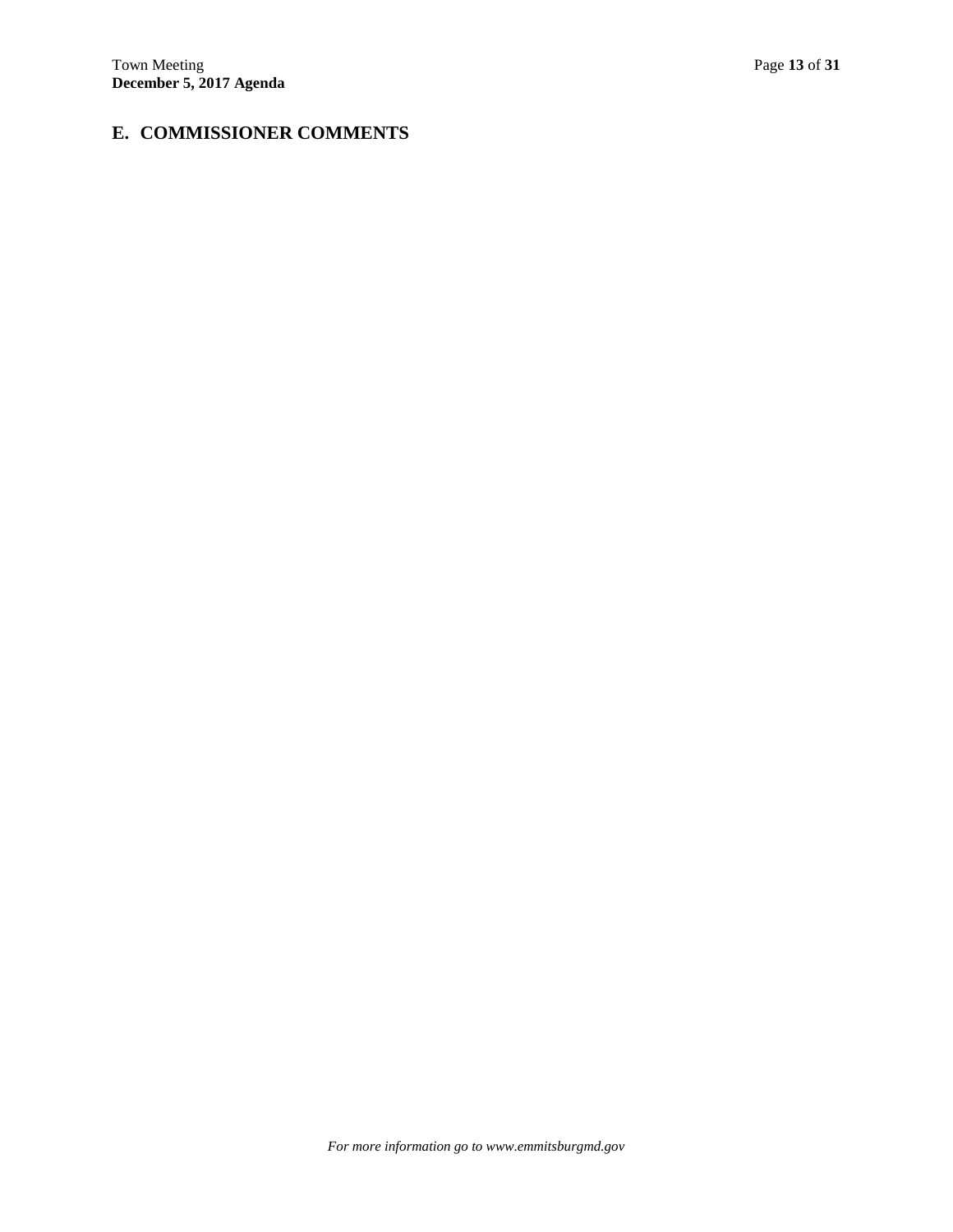## **F. MAYOR'S COMMENTS**

| Meetings Attended: |  |
|--------------------|--|
|--------------------|--|

- November 1, met with town manager
- November 2, met with town manager
- November 6, Town meeting
- November 6, met with town manager
- November 7, met with town manager
- November 8, met with town manager
- November 8, Mother Seton School Mayors presentation to 4th grade
- November 8, met with officer and staff of MSMU ROTC program at the Mount
- November 13, contacted MML on open meetings. Class to be held in Frederick County. Working on it with Middletown Burgess.
- November 15, met with town manager
- November 27, met with town manager
- November 28, met with town manager
- November 28, conference call with Town manager/planner and Commissioner O'Donnell
- November 30, met with town manager
- November 30, press conference with county executive, announcement of trial, one day a week, midday, transit shuttle to and from Frederick City.

Upcoming Meetings:

- December 1, meeting with town manager
- December 1, Mother Seton School tree decorating
- December 2, Mother Seton School Breakfast with Santa
- December 4, Town Tree Lighting and Evening of Christmas Spirit
- December 5, AM meeting with Mount Chief of Staff
- December 5, Town Meeting
- December 6, MML Frederick chapter- legislative dinner, Delaplaine Visual Arts Center
- December 8, Emmitsburg Elementary School decorates tree

December 12, 8am – 10am FCAR legislative meeting breakfast at Dutchess Daughter

Project Updates:

- **Pool:** Concrete was poured before thanksgiving. Still in settling phase. Back filling, electrical and plumbing work will be done prior to stopping work for the winter. EDC: May 2018, to be open for next summer season.
- *Dog Park*: Fencing is up. Possibility of opening the dog park late winter, early spring.
- *Square Revitalization and downtown sidewalk project*: Completed connection to Brookfield and Pembrook subdivisions. Working on North Seton and commencing with work in the square. EDC: June 2018.
- *Flat Run Bridge*: Work is continuing. East Main has been restriped. EDC: fall 2019.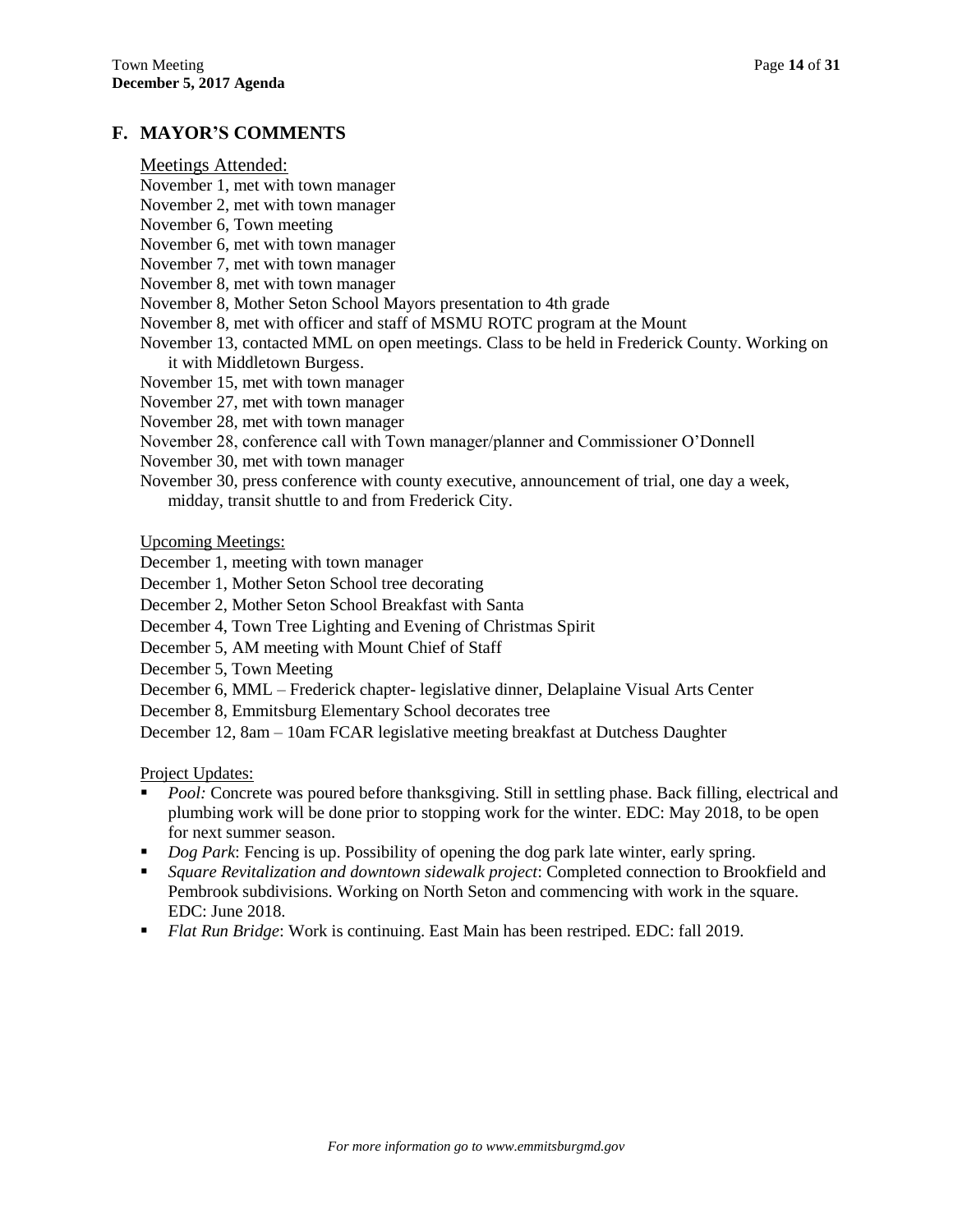## **G. PUBLIC COMMENTS**

## **H. ADMINISTRATIVE BUSINESS**

**I. National Interscholastic Cycling Association (NICA) Update:** Presentation by Commissioner O'Donnell.

**II. Premier of Emmitsburg Multi-User Trail Promotional Videos:**  Presentation by Commissioner O'Donnell.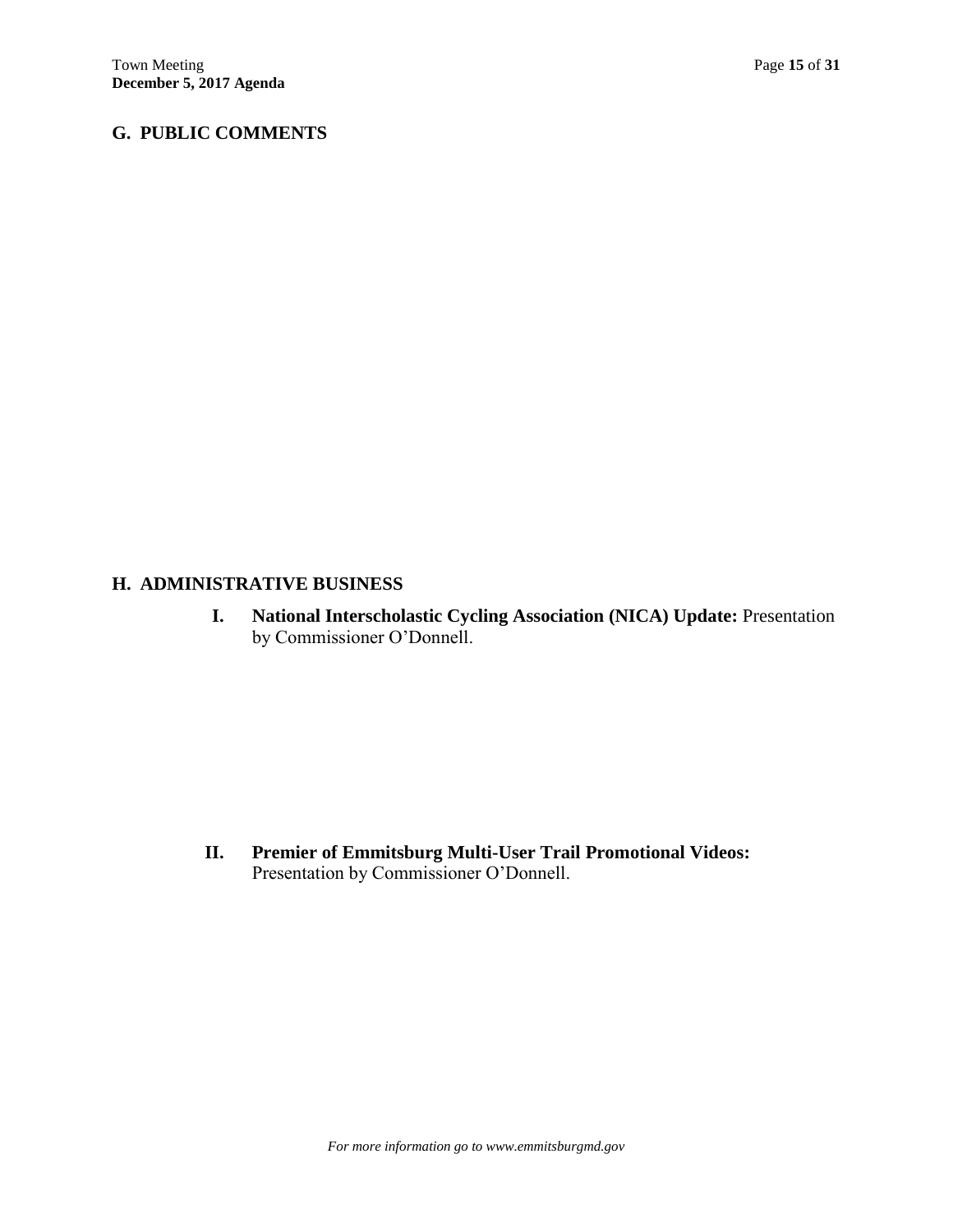## **I. CONSENT AGENDA I. None**

## **J. TREASURER REPORT**

## **Town of Emmitsburg CASH ACTIVITY as of November 28, 2017**

| \$5,447,997 | Cash Balance November 1, 2017 |
|-------------|-------------------------------|
| 201,291     | <b>Deposits</b>               |
| -356,636    | Withdrawals                   |

| <b>Amount</b> | <b>Vendor Name</b>         | <b>Description</b>                          | <b>Check Date</b> | Check # |
|---------------|----------------------------|---------------------------------------------|-------------------|---------|
| \$127,662     | Make N Waves               | Draw # 3 - Completion of<br>Pool Shell      | 11.15.17          | 37700   |
| 20,561        | MD Dept of Budget & Mgmt   | Oct 17 Health Insurance                     | 11.01.17          | 37651   |
| 11,669        | <b>UGI Energy Services</b> | Sep 17 Solar Field 2                        | 11.15.17          | 37705   |
| 10,036        | <b>UGI Energy Services</b> | Sep 17 Solar Field 1                        | 11.15.17          | 37705   |
| 6,579         | Republic Services          | Nov 17 Residential Waste<br><b>Services</b> | 11.15.17          | 37692   |
| 6,382         | Parkson Corporation        | Pump Air Lift                               | 11.08.17          | 37685   |
| 5,030         | Core & Main                | Antenna Bottom                              | 11.01.17          | 37643   |
| 4,961         | Frederick Co DUSWM         | Oct 17 Tipping Fees                         | 11.08.17          | 37674   |
| 4,699         | Capital Tristate           | Poles & Heads                               | 11.01.17          | 37641   |
| 4,324         | Curtis Engine & Equipment  | <b>Generator Services</b>                   | 11.01.17          | 37644   |

Ck dates 11.01.17 to 11.28.17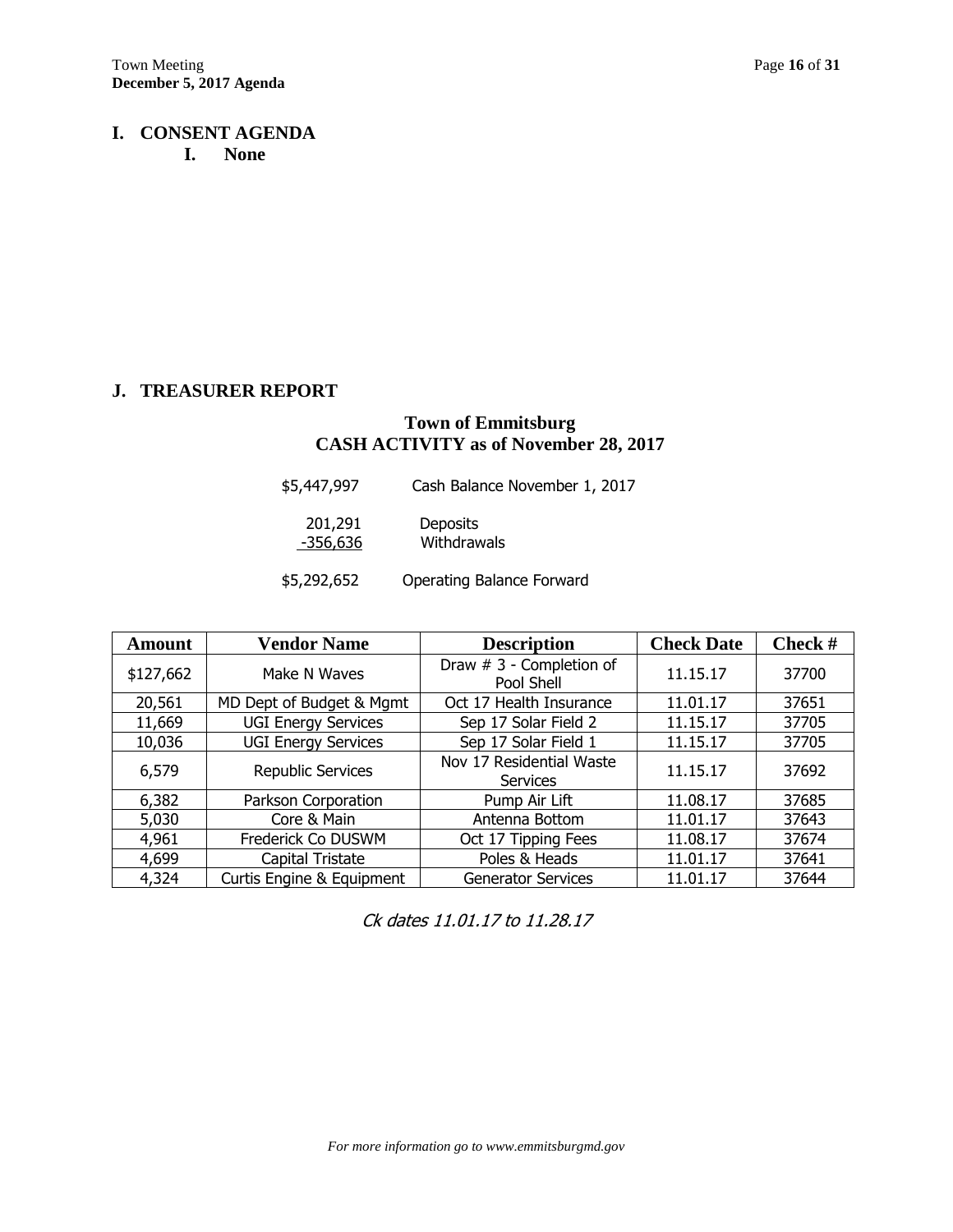# **K. PLANNING COMMISSION REPORT:** Presentation at the meeting.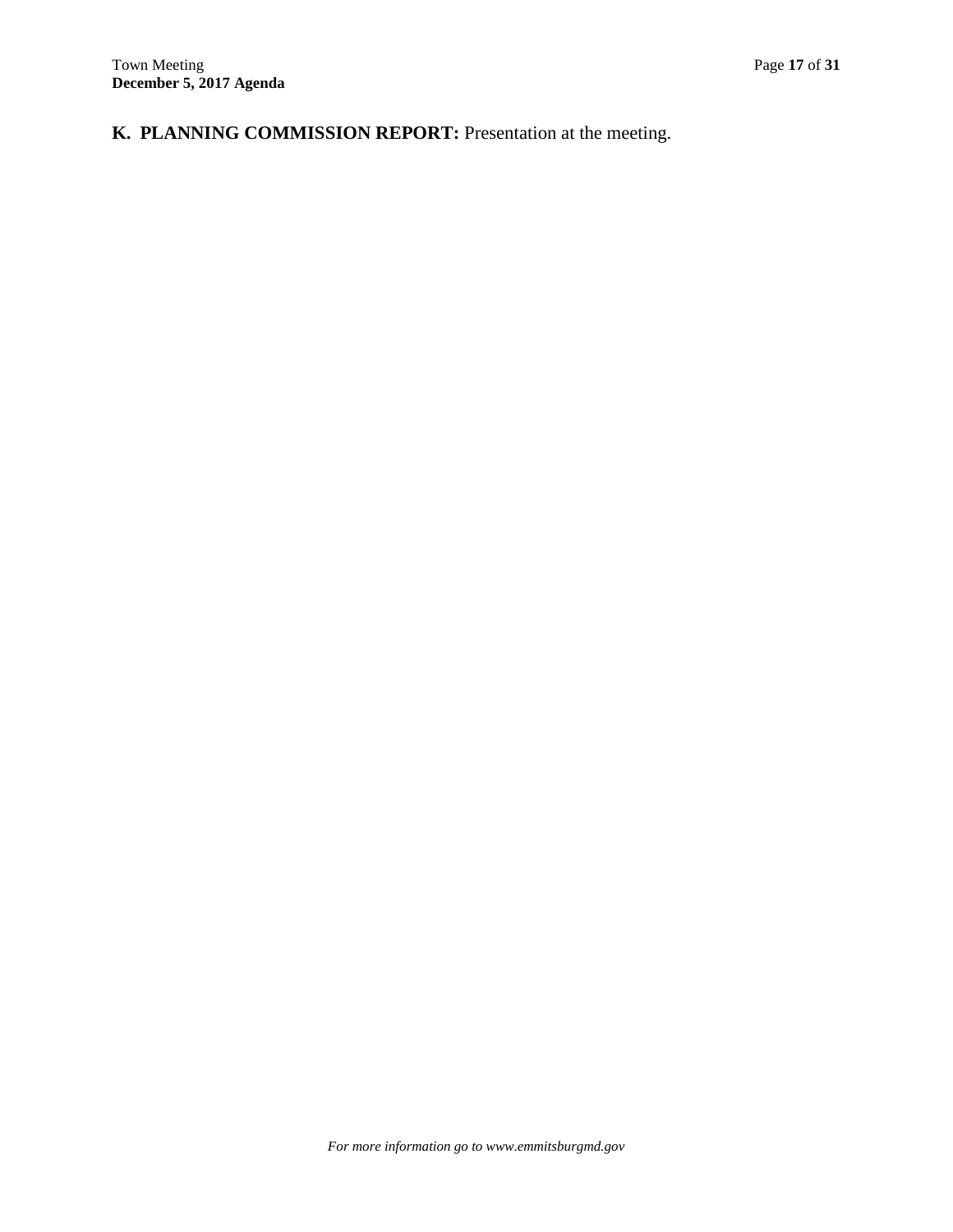### **L. AGENDA ITEMS:**

### **I. Resolution Adopting the Frederick County Hazard Mitigation Plan:**

Presentation at meeting by Dennis Dudley, Director of Emergency Preparedness, Frederick County.



#### **FREDERICK COUNTY GOVERNMENT**

DIVISION OF EMERGENCY MANAGEMENT Department of Emergency Preparedness

Jan H. Gardner County Executive

John (Jack) E. Markey, Director Dennis Dudley, Director



September 7, 2017

Donald Briggs Town of Emmitsburg 300A South Seton Ave. Emmitsburg, MD 21727

Dear Mr. Briggs:

Enclosed is a copy of the 2016 Frederick County Hazard Mitigation Plan Update that was developed by county and local jurisdiction staff with the assistance of Dewberry and Davis, LLC. This plan is being sent to your attention as you are the governing official or designated representative for your municipality in the development of this plan.

This plan has been approved by the Maryland Emergency Management Agency and the Federal Emergency Management Agency pending adoption of the plan by each jurisdiction participating in the plan. The County Council voted to formally adopt the plan on April 18, 2017.

If this plan update is not formally adopted, your jurisdiction may be ineligible for federal mitigation funds. Therefore, a resolution of adopting the plan update should be scheduled for your jurisdiction. Once adopted please email a copy of the signed adoption resolution to EM@FrederickCountyMD.gov or fax to 301-600-6026. If you have any questions or would like me to attend your public meeting, please contact me at the email above or at 301-600-1746.

Sincerely

Dennis Dudley Director Department of Emergency Preparedness

Enclosure

CC: Cathy Willets

Frederick County: Rich History, Bright Future 5370 Public Safety Place, Frederick, MD 21704 • 301-600-1746 • Fax 301-600-6026 www.FrederickCountyMD.gov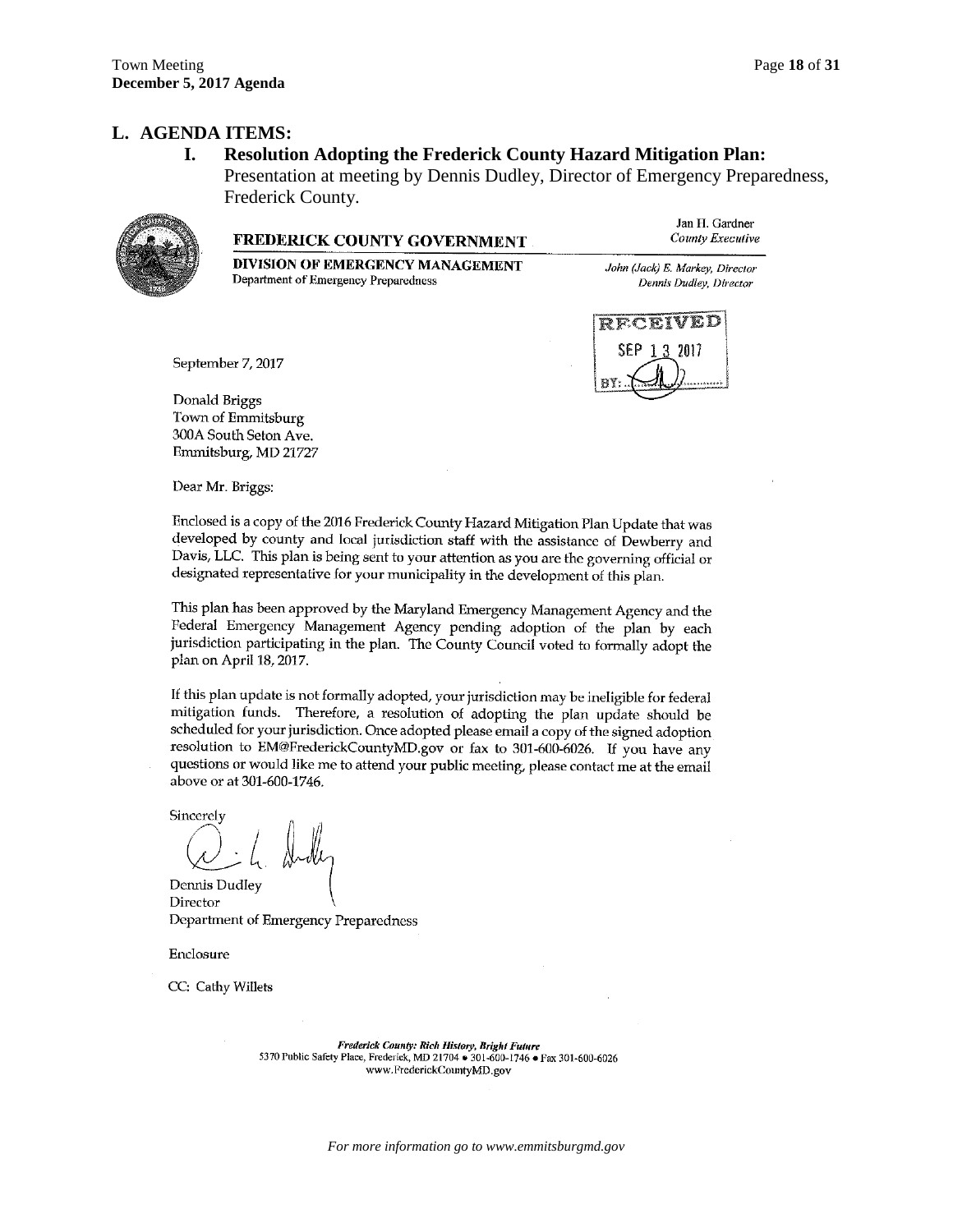### **A RESOLUTION ADOPTING THE FREDERICK COUNTY HAZARD MITIGATION PLAN**

**\*\*\*\*\*\*\*\*\*\*\*\*\*\*\*\*\*\*\*\*\*\*\*\*\*\*\*\*\*\*\*\*\*\*\*\*\*\*\*\*\*\*\*\*\*\*\*\*\*\*\*\*\*\*\*\*\*\*\*\*\*\*\*\*\*\*\*\*\*\*\*\*\*\*\*\*\*\*\*\*\*\*\*\*\***

**BE IT RESOLVED, ENACTED AND ORDAINED,** this 5<sup>th</sup> day of December 2017, by the Mayor and Board of Commissioners of the Town of Emmitsburg, Maryland, pursuant to the authority granted to them by the laws of Maryland and the Charter of the Town of Emmitsburg, do

WHEREAS, the Disaster Mitigation Act of 2000, as amended, requires that local governments, develop, adopt, and update natural hazard mitigation plans in order to receive certain federal assistance, and

WHEREAS, a Hazard Mitigation Planning Committee (HMPC), composed of various county agencies and representatives from Frederick County, the City of Frederick and the towns of Brunswick, Burkittsville, Emmitsburg, Middletown, Mount Airy, Myersville, New Market, Rosemont, Thurmont, Woodsboro, and Walkersville was convened in order to study the risks from and vulnerabilities to natural hazards, and to make recommendations for mitigating the effects of such hazards on Frederick County and its municipalities; and

WHEREAS, a request for proposals was issued to hire an experienced consulting firm to work with the HMPC to update a comprehensive hazard mitigation plan for Frederick County; and

WHEREAS, the efforts of the HMPC members and the consulting firm of Dewberry, in consultation with members of the county's public, private and non-profit sectors, have resulted in an update of the Frederick County Hazard Mitigation Plan including the Town of Emmitsburg.

NOW THEREFORE, BE IT RESOLVED by the Mayor and Board of Commissioners of Emmitsburg, Maryland that the Frederick County Hazard Mitigation Plan dated May 2016 is hereby approved and adopted by the Town of Emmitsburg. A copy of the plan is attached to this resolution.

**PASSED** this 5<sup>th</sup> day of December, 2017

by a vote of \_\_\_\_\_\_\_for, \_\_\_\_\_\_\_against, \_\_\_\_\_\_\_ absent, and \_\_\_\_\_\_ abstain.

ATTEST: EMMITSBURG BOARD OF COMMISSIONERS:

Madeline Shaw, Town Clerk Timothy O'Donnell, President

**MAYOR**

\_\_\_\_\_\_\_\_\_\_\_\_\_\_\_\_\_\_\_\_\_\_\_\_\_\_\_ \_\_\_\_\_\_\_\_\_\_\_\_\_\_\_\_\_\_\_\_\_\_\_\_\_\_\_\_\_\_\_\_\_\_\_

\_\_\_\_\_\_\_APPROVED \_\_\_\_\_\_\_VETOED

this  $\frac{day \text{ of } (x,y) - (x,y) \text{ of } (x,y) - (y,y) \text{ of } (x,y) \text{ of } (x,y) \text{ of } (x,y) \text{ of } (x,y)$ 

\_\_\_\_\_\_\_\_\_\_\_\_\_\_\_\_\_\_\_\_\_\_\_\_ Donald N. Briggs, Mayor

*For more information go to www.emmitsburgmd.gov*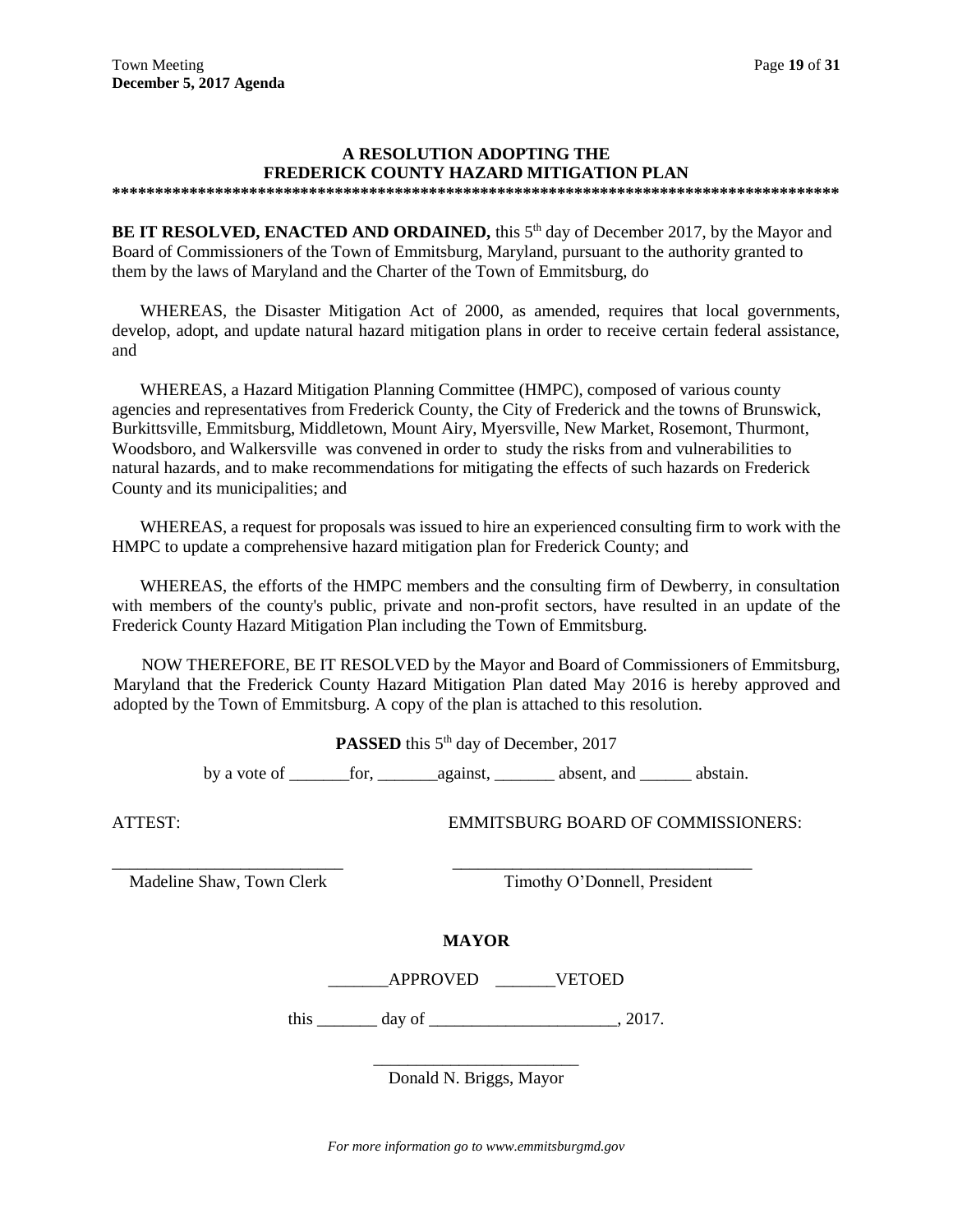## **AGENDA ITEMS CONTINUED:**

**II. Update on Lagoon Storage Operations at the Waste Water Treatment Plant:** 

Presentation at meeting by Town staff and contractor representative.

## LAGOON STORAGE UPDATE WASTEWATER TREATMENT PLANT Winter 2017- Fall 2018

## **Winter Inbound Loads** (December 15, 2017 – February 28, 2018)

- Inbound loads may begin on December 15th
- During this time we will have drivers gravity discharging material into the lagoon under the "top cap"
- Trucks loaded or empty will not migrate through town as they have in the past
- Nothing will be hauled out during this time period

We don't plan any fall cleanout this year. We will be doing some work down at the lagoon to get prepared for the winter. The work will be things like setting up truck unloading stations that will extended under the "top cap".

*\*\*Please note the 2017 MDA land application regulations state that the "winter ban" on nutrient application runs from 12/15/17 – 2/28/18. The 2018 regulation currently states that the "winter ban" on nutrient application run from 11/15/18 – 2/28/19*

## **Spring cleanout** (March  $1^{st}$  – May  $1^{st}$ )

- Consist of 12 hauling days during the timeframe of March  $1^{st}$  & May  $1^{st}$  each year.
- The hours of operations for cleanout events will be  $6:00a 6:30p$
- Every attempt will be made to remove the material from the as early as possible in March while the ambient temperatures are still cool/cold.
- During this time there will be field operators onsite at the lagoon loading tankers with material to be hauled offsite to farms for land application.
- These operators will be operating pumps and managing load hoses.
- Any mixing will be done under the "top cap" to minimize odors
- Material will be pumped from under the "top cap" and loaded directly into tankers
- It's our intent to remove as much material as possible in these 12 hauling days.
- Any material left in the lagoon after the 12 spring hauling days will be removed in the fall when the ambient temperature cools down and fall land application ground becomes available.
- Trucks loaded or empty will not migrate through town as they have in the past.

### **Fall cleanout** (after October 1<sup>st</sup>)

- Will consist of 12 hauling days
- The hours of operations for cleanout events will be  $6:00a 6:30p$
- Every attempt will be made to remove the material from the lagoon as late as possible in the fall to allow the ambient temperatures to cool. The timing will vary yearly as the nutrient management regulations dictate.
- During this time there will be field operators onsite at the lagoon loading tankers with material to be hauled offsite to farms for land application.
- These operators will be operating pumps and managing load hoses.
- Any mixing will be done under the "top cap" to minimize odors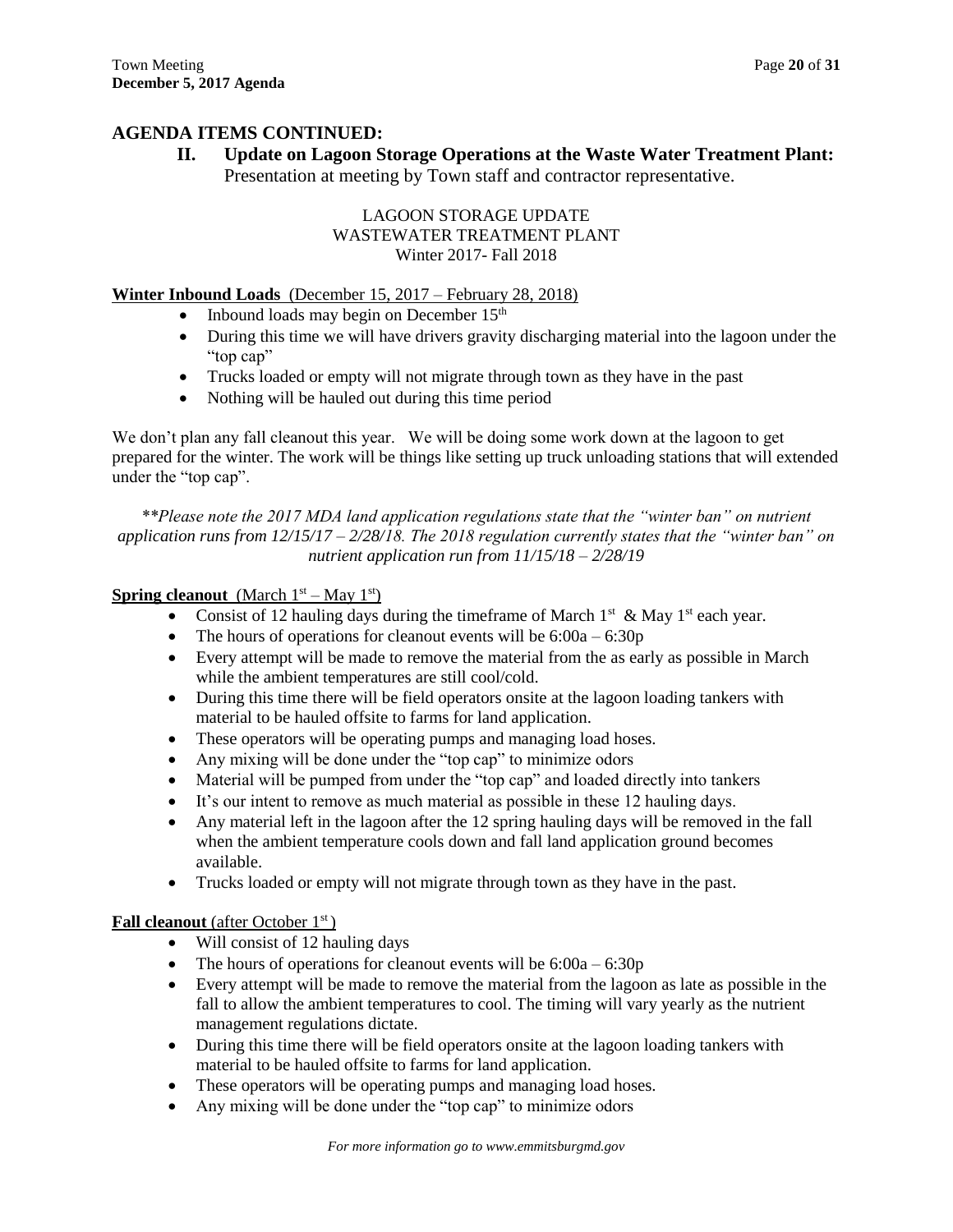- Material will be pumped from under the "top cap" and loaded directly into tankers
- It's our intent to remove as much material as possible in these 12 hauling days.
- Any material left in the lagoon after the 12 Fall hauling days will be removed next spring as the nutrient management regulations dictate and spring land application ground becomes available.
- Trucks loaded or empty will not migrate through town as they have in the past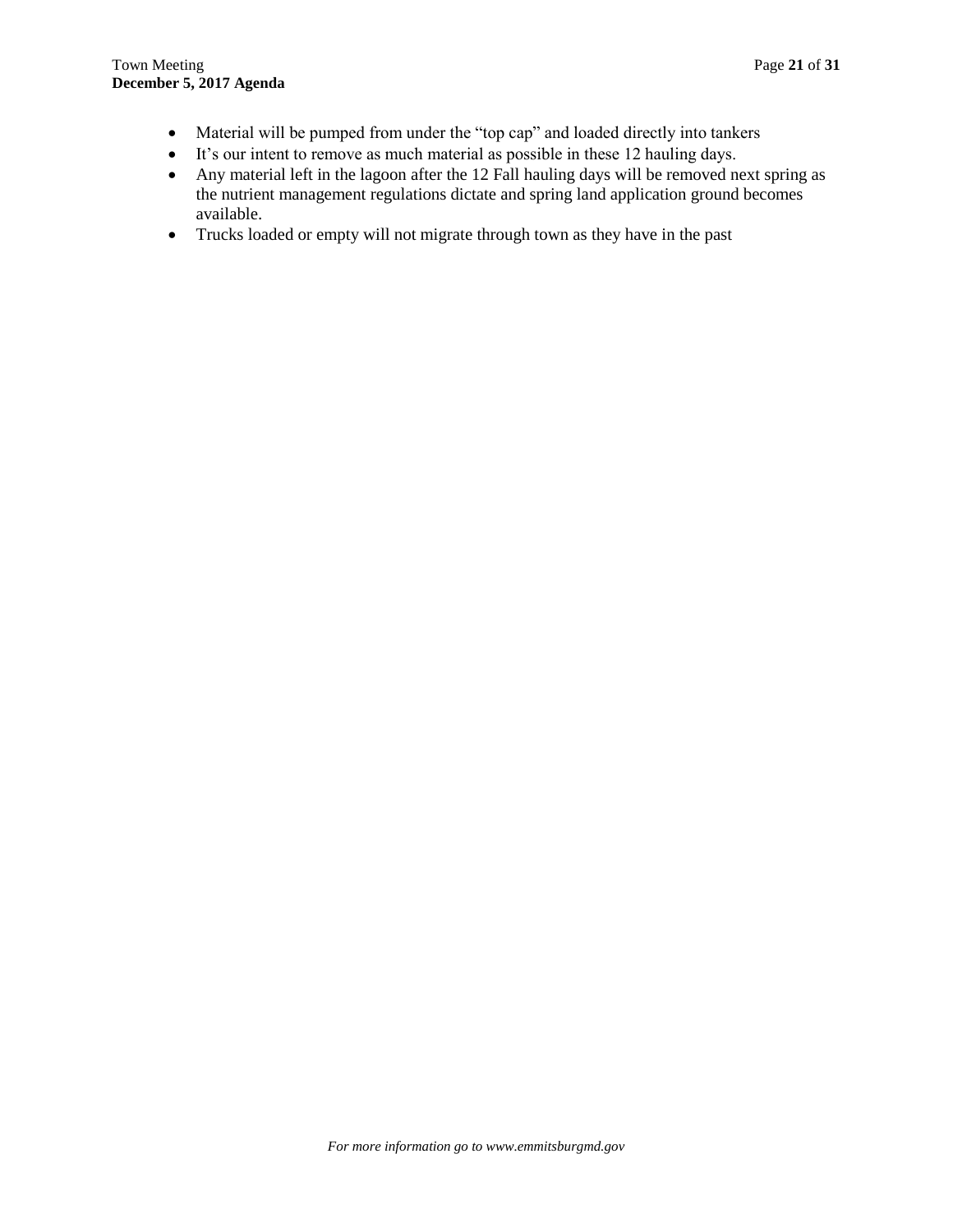**AGENDA ITEMS CONTINUED: III. National League of Cities Service Line Warranty Program for Consideration:** Presentation at meeting by Town staff.

## **National League of Cities (NLC) Service Line Warranty Program** *Presentation Highlights*

## **Town Meeting Highlights: July 10, 2017**

Presentation by Ashley Shiwarski with Utility Service Partners, Inc.

Partnership: Maryland Municipal League (MML) and National League of Cities (NLC) Why offer this program:

- 1. According to Nationwide, a water main breaks every two minutes.
- 2. The most common problems our residents face with pipes are age, deterioration, freezing/thawing, and ground shifting. Most homeowners believe service line repairs are the Town's responsibility, but most often they are the homeowners responsibility.
- 3. This warranty program educates homeowners on their service line responsibility.
- 4. The NLC Service Line Warranty Program handles all aspects of the program including marketing, billing, customer service, contractor management, and completion of all repairs to local code.
- 5. An unexpected repair can be hard on a budget. Studies show that most residents do not have enough savings to cover an emergency repair cost that could range from hundreds to as much as \$3,500+. It can also be difficult to find a reputable and timely contractor while managing daily responsibilities.
- 6. This program offers affordable repair plans, backed by vetted local-area contractors who go through a rigorous background check.
- 7. The program offers three levels of service: water line, sewer line, and interior plumbing.
- 8. The program is completely voluntary.

How the program works:

- A participating resident would simply call a toll free number and a local, licensed contractor would call them within one hour and be at their home within 24 hours to make repairs.
- No paper-work to complete.
- Support available 24/7, 365 days a year

## Other Info:

- There is no cost for the Town to offer the warranty program to residents.
- Revenue stream: The Town can choose to receive .50 cents per month, per paid warranty contract, to be used however the Town sees fit. If Town opted not to receive the .50 cents revenue stream, then the cost of program would be reduced by .50 cents to each homeowner.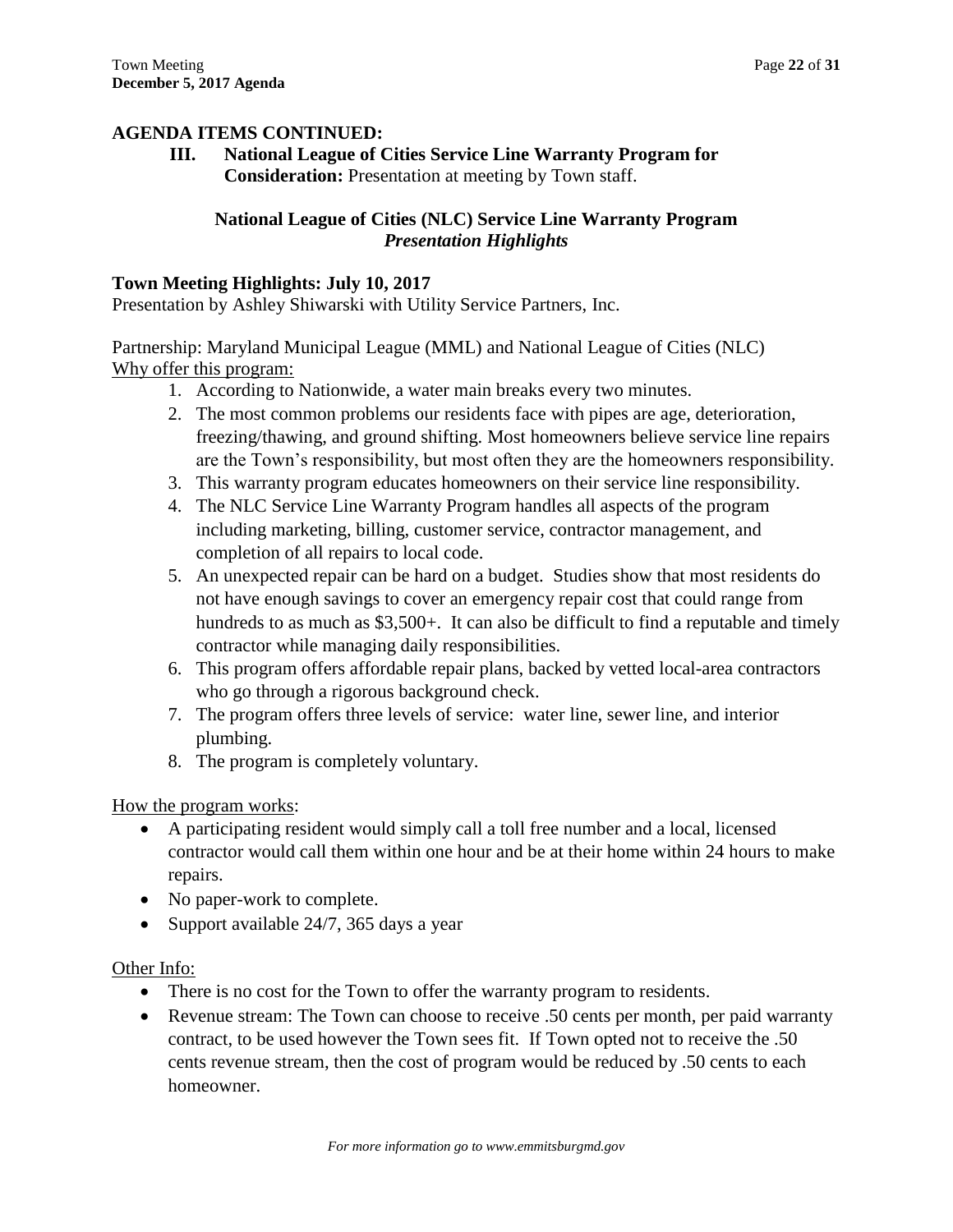• The Town would have access to an online portal that lets the Town know who is enrolled in each product, the claims filed, and the resident satisfaction survey results.

## Customer Care:

- If there are any problems reported by residents, NLC will follow-up with the contractor to ensure work is being completed up to the NLC standards.
- No minimum participation is required (even if only one person participates).
- The program is strictly residential. Apartment buildings would be eligible as long as the property owner gives approval.
- Service is available to anyone regardless of length of line, depth of line, or age of line and the pricing would be the same; the only deterrence would be if the resident's line is not working at the time of enrollment, however NLC does not inspect the line before enrollment.

## Coverage Included:

- *Outside water and sewer coverage includes:*
	- o Educating homeowners about their service line responsibilities.
	- o Up to \$8500 coverage per repair incident.
	- o No annual or lifetime limits, deductibles, service fees, forms or paperwork.
	- o 24/7/365 availability.
	- o Affordable rates and multiple payment methods.
	- o Homeowners repair protection for leaking, clogged, or broken water and sewer lines from the point of utility connection to the home exterior.
- *Interior Plumbing and Drainage coverage includes:*
	- o Homeowners repair protection for in-home water supply lines and in-home sewer lines and all drain lines connected to the main sewer stack that are broken or leaking inside the home after the point of entry.
	- o Up to \$3,000 coverage per repair incident.
	- o Repair of clogged toilets.
	- o No annual or lifetime limits, deductibles, service fees, forms or paperwork.
	- o 24/7/365 availability.
	- o Affordable rates and multiple payment methods.

## Pricing:

- External water line coverage (\$5.75/month)
- External service line coverage (\$7.75/month)
- In-home plumbing (\$9.99/month).
- If a resident signs-up to pay annually, a \$5 per product discount is applied to their account, and the resident will not be locked into a year contract.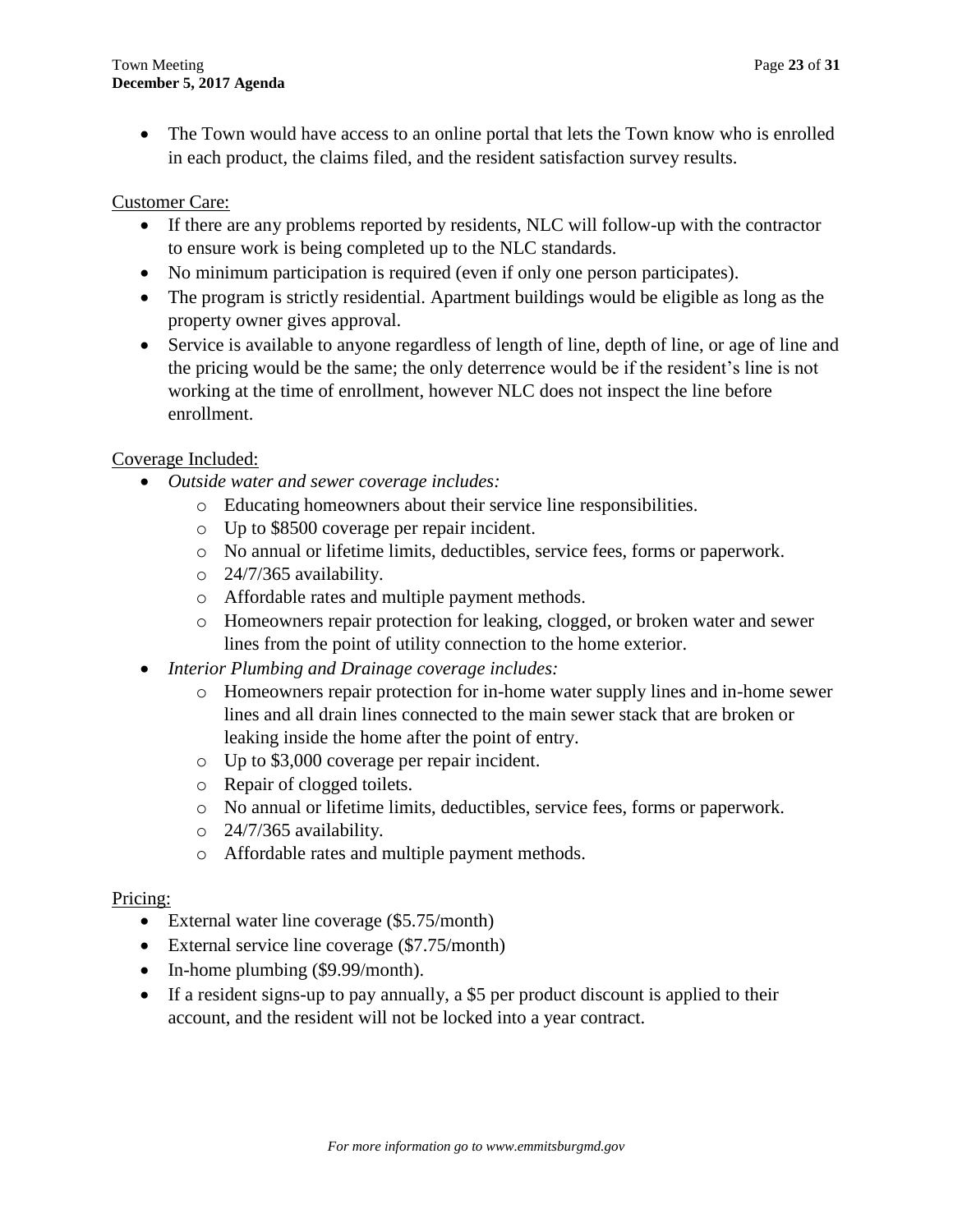## Marketing Approach:

- Limited mailings per year.
- Letter mailed on town letterhead signed by Mayor.
- The Town reviews letter before it is sent. No letters are sent without prior Town approval.
- The program would only be solicited to residents once during the spring, fall and winter seasons (3 times/year). Each mailing campaign would focus on only one product so residents would not get confused between the three warranties.

*Conclusion of July 10, 2017 Town Meeting*: The Board decided to review the information thoroughly and make a motion in the next Town Meeting.

## **Town Meeting Highlights: August 7, 2017**

Presentation by Ashley Shiwarski with Utility Service Partners, Inc. Commissioner Comments:

- **Commissioner O'Donnell** was Concerned about only one local plumber being used for service calls.
	- o Ashley stated that NLC tries to get 2-3 plumbers locally and the organization already has some licensed plumbers in Thurmont. In addition to the previously mentioned requirements, they must agree to call any residents within one hour and be at their home within 24 hours when a complaint is filed. She said some of these requirements often deter local businesses from participating.
	- o Town can be as involved in the contractor selection process as desired. Local contractors are determined through a background check, drug screening, licensing check and a Better Business Bureau check.
	- o His Better Business Bureau reviews on the NLC show some miscommunication complaints and dissatisfaction with contractors.
	- o Concerned with endorsing one single insurance organization.
	- o Stewardship in relation to the revenue stream.
- **Commissioner Buckman** inquired about other Maryland municipalities.
	- o There are currently 12 participating.
	- o Town Manager Willets stated that currently the Towns of Thurmont and Taneytown participate. Taneytown is very new in the process so no input. Thurmont stated they initially shared similar concerns with Commissioner O'Donnell; however, they worked through the problems and their residents seem to like the program.
- **Commissioner Ritz** stated his apprehension for the program because of resident frustration over the most recent lagoon storage contract.
	- o He also asked about terracotta piping and Ms. Shiwarski mentioned that most of the piping the organization works with is terra cotta.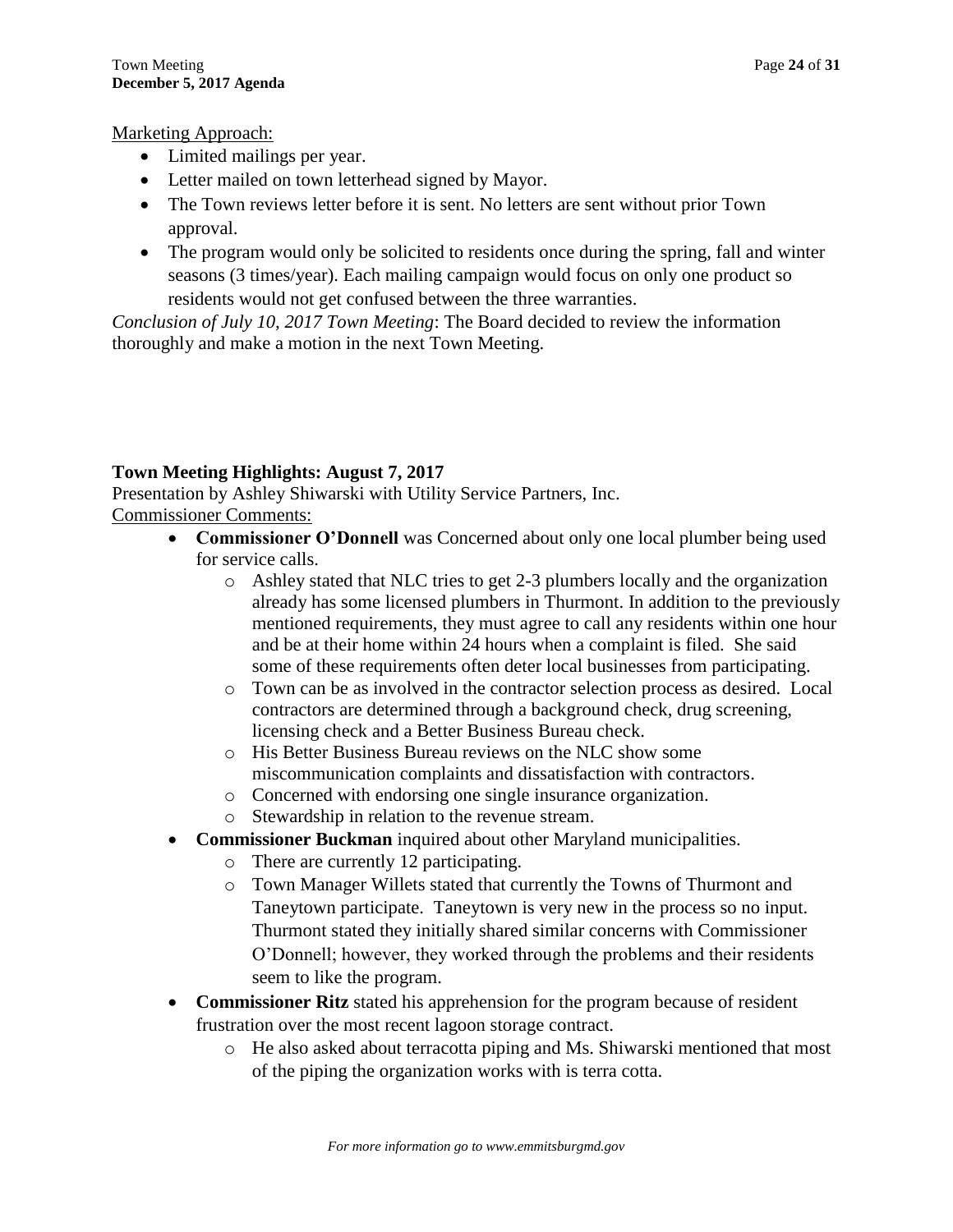- **Commissioner Sweeney** estimated 70% or more of the Town would benefit from this program because most cannot afford these types of repairs.
	- o He supported the program.
	- o The program is strictly voluntary and can be cancelled at any time and it is a month to month program.

Rental properties/multiple dwelling units in buildings: Ms. Shiwarski stated a property owner can purchase the program as long as there is one service line, and the landlords seem to favor the program because it gives them piece of mind and helps cover service line costs.

*Conclusion of August 7, 2017 Town Meeting:* The Board decided to bring the topic back at a public hearing on October 16, 2017.

- Overall Concerns brought up by Commissioners:
	- o Endorsing one company over another.
	- o Liability.

## **Public Hearing Highlights: October 16, 2017**

Presentation by Rob Meston, Regional Water Team Manager with National League of Cities

- Mr. Meston gave a similar presentation as Ms. Shiwarski did at the previous two meetings.
- Commissioner Buckman inquired about a program offered through Frederick County that may help with these repairs.
- Concerns from the board as are as follows:
	- o Endorsing one company
	- o Liability
	- o Agreement
	- o Marketing Letter
	- o Frederick County Emergency Housing Rehabilitation Program
- Town Board directed Town staff to look into these items.

Staff findings through Town Attorney and Town of Thurmont:

- Endorsement
	- o *John Clapp* "I do not find any law which would prohibit the Town from endorsing this product or program. It is also my view that endorsing this particular product or program would not create any binding precedent that would require the Town to endorse other products or programs in the future. I also agree that it would be beneficial to inform the public about their responsibilities with regard to water and sewer lines on their property."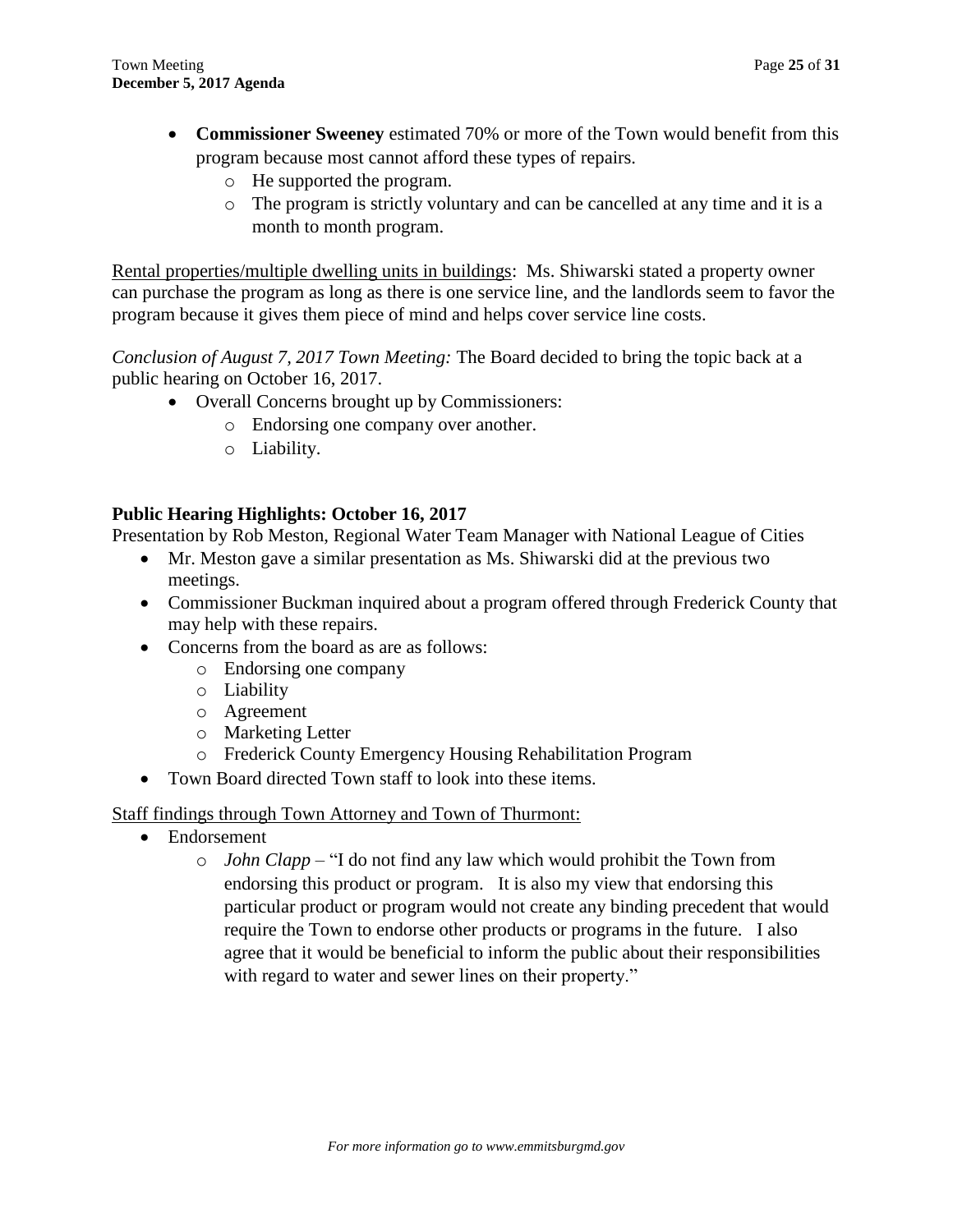- Liability
	- o *John Clapp* "An issue which I believe should be considered is the potential liability of the Town for endorsing a product or program which is not under the Town's control. I cannot find any law in Maryland which makes a person who endorses a product liable if that product is defective and causes injury or damage. In the event that the plumber or other person who goes onto property to make repairs causes injury or damage to property, the question arises whether the injured party could file suit against the Town because of the Town's endorsement."
		- "In fact, it states that the Town has "selected" this company to provide a warranty program. In the event that something goes wrong when the plumber this company selects to make repairs, that property owner may very well look to the Town for compensation for those damages."
		- "The Agreement does provide that this company will indemnify and hold the Town harmless against any such liability, and that is good. Assuming the company remains in business and has the assets (or insurance) to indemnify the Town, this relieves the Town of any adverse effects other than the necessity of defending a lawsuit."
	- o *Town of Thurmont position* The work is being performed on private lines, on private property, and by third party contractors, therefore the town is not incurring liability.

## Agreement

- *John Clapp* "As for the Agreement itself, the first Whereas clause says that the laterals between the main line and the connection on the property are the responsibility of the property owners. I do not believe this is correct. The Town is obligated for the laterals from the main to the property line, and the property owner is responsible for the laterals from the property line into the house."
	- o Paragraph 2: It states that the Town is granting them a "non-exclusive" license. Because it is "non-exclusive", this suggests that the Town could grant other similar licenses to other companies, i.e., this is "non-exclusive" to them. At the end, however, it states that the Town will not grant a similar license to other competing companies. Thus, it is NOT a "non-exclusive" license - it is an "exclusive" license.
	- o Paragraph 10: I would suggest adding language to state that not only does the law of Maryland apply but jurisdiction and venue of any legal action will be in Frederick County. Otherwise, because they are a Pennsylvania company, they may be able to file suit in federal court - possibly even Pennsylvania.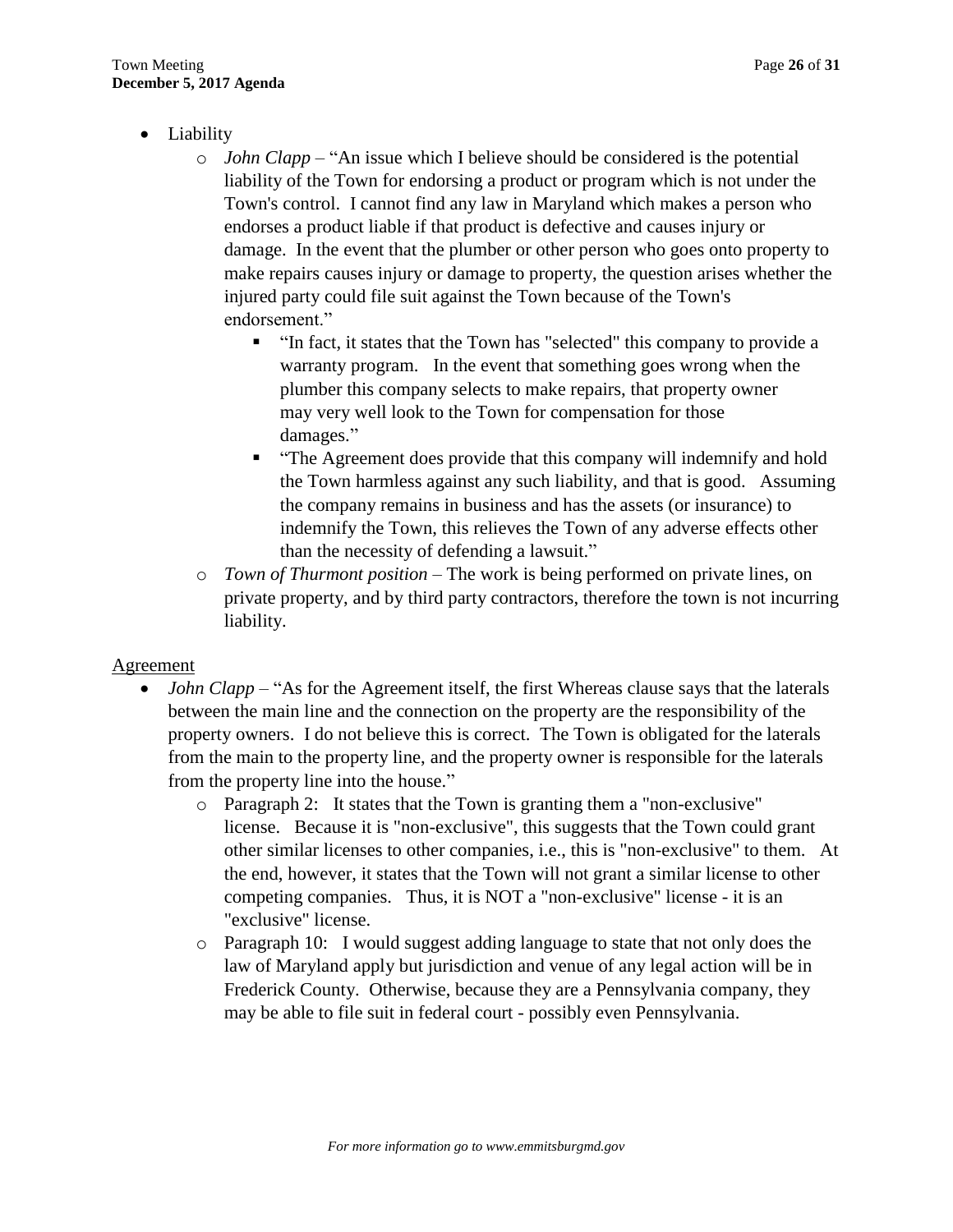## Letter

- *John Clapp* "I would suggest some clarifying language to inform the recipient that this is not a Town-sponsored program and is sent by the Town for informational purposes only. It should clarify that this company is an independent company, not affiliated with the Town in any way, and that the Town assumes no responsibility or liability for the products being offered by them. This is briefly mentioned at the end of the letter, but this frequently is overlooked as "the fine print". I would suggest having this type of language highlighted - perhaps in a separate text box in bold print. "
	- o "I am not suggesting either way that this program is good or not good or that it should or should not be pursued. These are simply my comments regarding what I have read."
- *Town of Thurmont position* Jim Humerick (Chief Admin Officer Town of Thurmont) Initial letter sent on town letterhead with Mayor Kinnard's signature. This caused some hardship and misunderstandings and a lot of phone calls. Subsequent letters have been sent on Town letter head but signed by a representative of the company (see letter).
	- o *The Town of Thurmont has partnered with SLWA to offer its eligible residents protection for repairs to their sewer service line. This voluntary service line repair program from SLWA provides repair coverage for your exterior sewer line with no deductible or annual cap. This program provides a 24-hour emergency hotline, 365 days a year.*

Frederick County Emergency Housing Rehabilitation Program

- Only applies if a homeowner was income-qualified and there were funds available in the loan or grant program at the time of the need. Sewer and water line repairs would be covered under the program. As a follow-up to our conversation, the Emergency Rehab loan program is a zero interest, deferred loan up to \$15,000, repayable upon sale or transfer of the property, and there is a lien placed on the property in the amount of the loan. Their Senior Rehab grant program would not need to be paid back and is also up to \$15,000.
- Loans may be applied for every two years and a household of two must have gross income below \$44,150 to qualify. Grants may be applied for every five years and a household of two must have gross income below \$26,500, and at least one of the homeowners must be over 55 years old.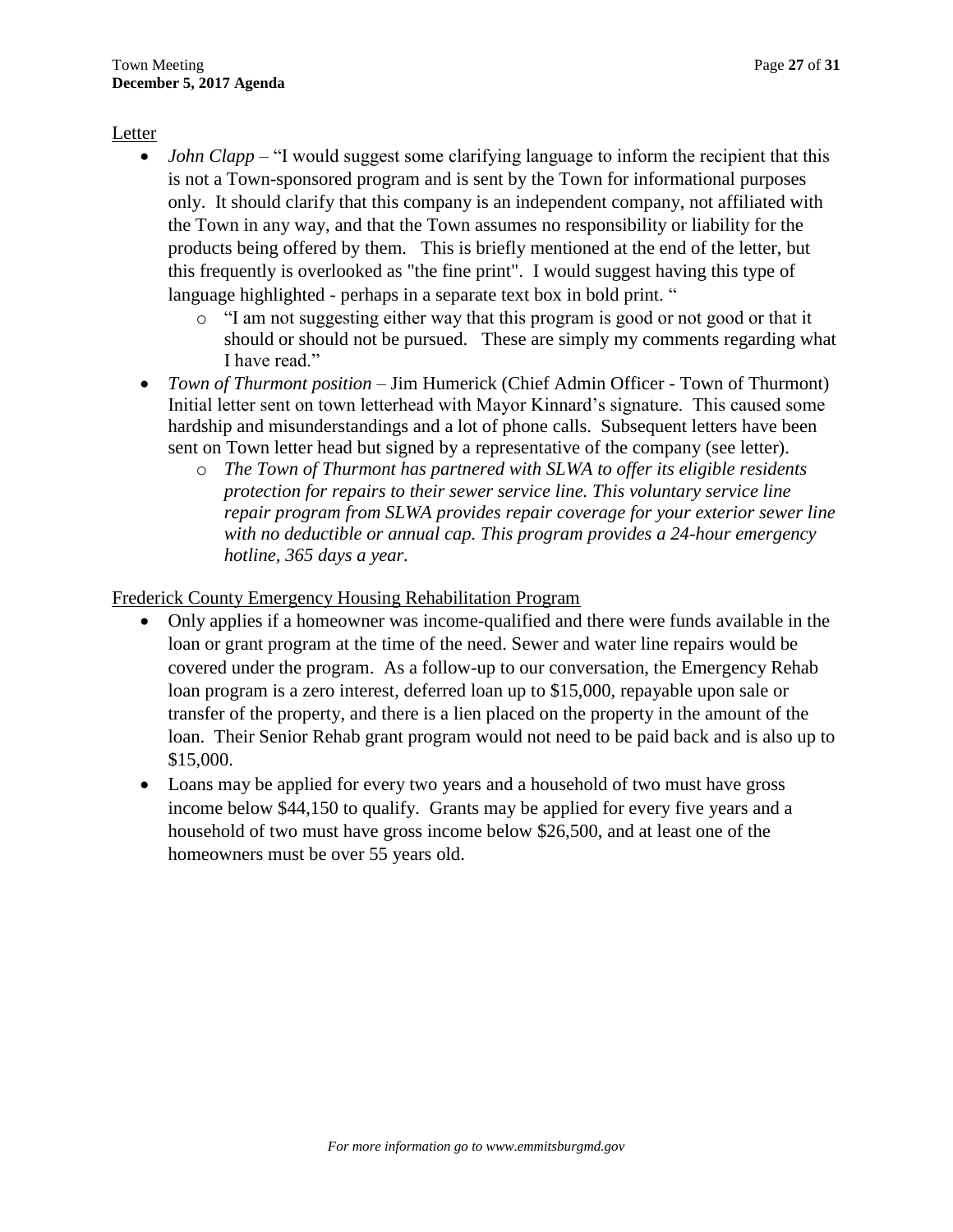|                                                                                                                                                                     | Service Line                                                                                                                                                                                                                                                                                                                                                                                                                             |                   |            |                                 |
|---------------------------------------------------------------------------------------------------------------------------------------------------------------------|------------------------------------------------------------------------------------------------------------------------------------------------------------------------------------------------------------------------------------------------------------------------------------------------------------------------------------------------------------------------------------------------------------------------------------------|-------------------|------------|---------------------------------|
| <b>Response Requested</b>                                                                                                                                           |                                                                                                                                                                                                                                                                                                                                                                                                                                          |                   |            |                                 |
| < <mail address1="">&gt;<br/>&lt;<mail_address2>&gt;<br/>&lt;<mail_city, st="" zip="">&gt;<br/>والمنجار الإيمان إداريين البالات</mail_city,></mail_address2></mail> | < <mr. a="" sample="">&gt;</mr.>                                                                                                                                                                                                                                                                                                                                                                                                         | Date:<br>Response | Requested: | $<<$ X/x/17>><br>Within 30 Days |
|                                                                                                                                                                     | ** Reminder: Please Reply By << Month X, XXXX>> **                                                                                                                                                                                                                                                                                                                                                                                       |                   |            |                                 |
| Dear < <sample a.="" sample="">&gt;,</sample>                                                                                                                       |                                                                                                                                                                                                                                                                                                                                                                                                                                          |                   |            |                                 |
|                                                                                                                                                                     | Recently we wrote to you about sewer service line coverage available to eligible Thurmont homeowners. Many have decided to                                                                                                                                                                                                                                                                                                               |                   |            |                                 |
|                                                                                                                                                                     | accept this coverage and we'd like to provide you with another opportunity to do so.<br>Because you have not responded, we are writing again to remind you about Exterior Sewer/Septic Line Coverage from Service                                                                                                                                                                                                                        |                   |            |                                 |
|                                                                                                                                                                     | Line Warranties of America (SLWA) and your responsibility regarding the exterior sewer service line on your property.                                                                                                                                                                                                                                                                                                                    |                   |            |                                 |
|                                                                                                                                                                     | The sewer service line buried underground on your property is subjected to the same elements that can cause our public<br>service lines to decay—age, ground shifting, root invasion, fluctuating temperatures and more. This line can break down without<br>warning, leaving you responsible for the cost of repair or replacement. Replacement of this line can be expensive—costing you                                               |                   |            |                                 |
|                                                                                                                                                                     |                                                                                                                                                                                                                                                                                                                                                                                                                                          |                   |            |                                 |
|                                                                                                                                                                     | thousands of dollars in unforeseen expenses—and that can be hard on a budget.<br>The Town of Thurmont has partnered with SLWA to offer its eligible residents protection for repairs to their sewer service line. This<br>voluntary service line repair program from SLWA provides repair coverage for your exterior sewer line with no deductible or annual<br>cap. This program provides a 24-hour emergency hotline, 365 days a year. |                   |            |                                 |
| <b>Benefit Amount:</b>                                                                                                                                              | \$8,500 per service call with as many service calls as you need for covered repairs                                                                                                                                                                                                                                                                                                                                                      |                   |            |                                 |
| <b>Monthly Rate:</b>                                                                                                                                                | \$7.75                                                                                                                                                                                                                                                                                                                                                                                                                                   |                   |            |                                 |
| <b>Property Address:</b>                                                                                                                                            | < <serv_address1>&gt;<br/>&lt;<serv_address2>&gt;</serv_address2></serv_address1>                                                                                                                                                                                                                                                                                                                                                        |                   |            |                                 |
| City:                                                                                                                                                               | < <serv_city>&gt;</serv_city>                                                                                                                                                                                                                                                                                                                                                                                                            |                   |            |                                 |
| the mailing of this letter.                                                                                                                                         | * * * Important * * *<br>Take action to help protect the buried sewer line on your property. Complete and return the enclosed form or call<br>1-844-257-8795 to accept this optional coverage. Coverage begins 30 days after your enrollment is processed. During this 30-<br>day period you can decide if coverage is right for you. This program is managed by SLWA, and no public funds were used for                                 |                   |            |                                 |
|                                                                                                                                                                     | For fastest processing, please visit www.slwofa.com.                                                                                                                                                                                                                                                                                                                                                                                     |                   |            |                                 |
| Please respond within 30 days.                                                                                                                                      |                                                                                                                                                                                                                                                                                                                                                                                                                                          |                   |            |                                 |
| Sincerely                                                                                                                                                           |                                                                                                                                                                                                                                                                                                                                                                                                                                          |                   |            |                                 |
| óhn Kitzie                                                                                                                                                          |                                                                                                                                                                                                                                                                                                                                                                                                                                          |                   |            |                                 |
| Chief Operating Officer / SLWA                                                                                                                                      | Utility Service Partners Private Label, Inc., known as Service Line Warranties of America ("SLWA"), with corporate offices                                                                                                                                                                                                                                                                                                               |                   |            |                                 |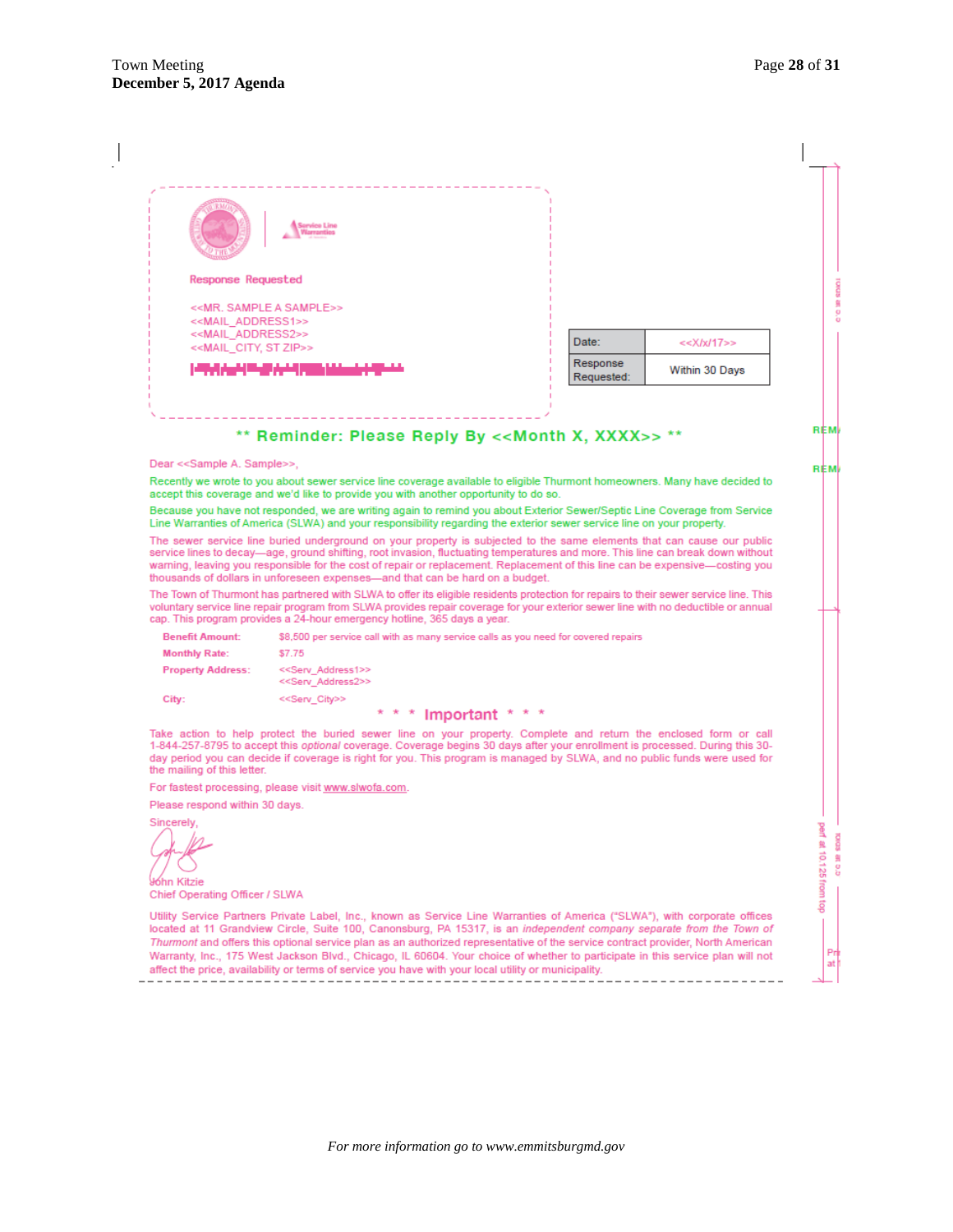| <b>ACCEPTANCE FORM</b>                                                                                 | < <mailcode xxxx="">&gt;</mailcode>                                                                                                                                          |
|--------------------------------------------------------------------------------------------------------|------------------------------------------------------------------------------------------------------------------------------------------------------------------------------|
| For fastest processing, please visit www.slwofa.com.                                                   | Please correct name and address information<br>below, if necessary, before submitting.                                                                                       |
| Service Line<br>Warranties                                                                             | < <mr. a.="" sample="">&gt;<br/>&lt;<serv_address1>&gt;<br/>&lt;<serv_address2>&gt;<br/>&lt;<serv_city, st="" zip="">&gt;</serv_city,></serv_address2></serv_address1></mr.> |
| Please mark your selection:                                                                            |                                                                                                                                                                              |
| $\Box$ Yes, please enroll me in the Exterior Sewer/Septic Line Coverage for just \$7.75 per month.     |                                                                                                                                                                              |
| $\Box$ Yes, please enroll me in the Exterior Sewer/Septic Line Coverage for \$93.00 per year.          |                                                                                                                                                                              |
| eligibility requirements for this coverage. SLWA will invoice me based on my selection above.          |                                                                                                                                                                              |
| Signature (required):                                                                                  | E-mail:                                                                                                                                                                      |
| To protect your privacy, we do not share your information except to deliver this service.              | Phone:                                                                                                                                                                       |
| 25<br>< <mailcode>&gt;+29-<br/>375'</mailcode>                                                         |                                                                                                                                                                              |
| -375-K <matchbackid>&gt;<br/>F17_BP_Thurmont_MD_SSL_561.indd 1<br/>Flat size: 8.5" x 14"</matchbackid> | 8/26/17 1:16 PM                                                                                                                                                              |

## \*\* Important Information Regarding Your Sewer Line \*\*

This letter is to inform you that any necessary repairs to the sewer line that runs between your home and the public utility connection are the responsibility of the homeowner. Your property at <<Serv\_Address1>> is not cov Septic Line Coverage from Service Line Warranties of America (SLWA).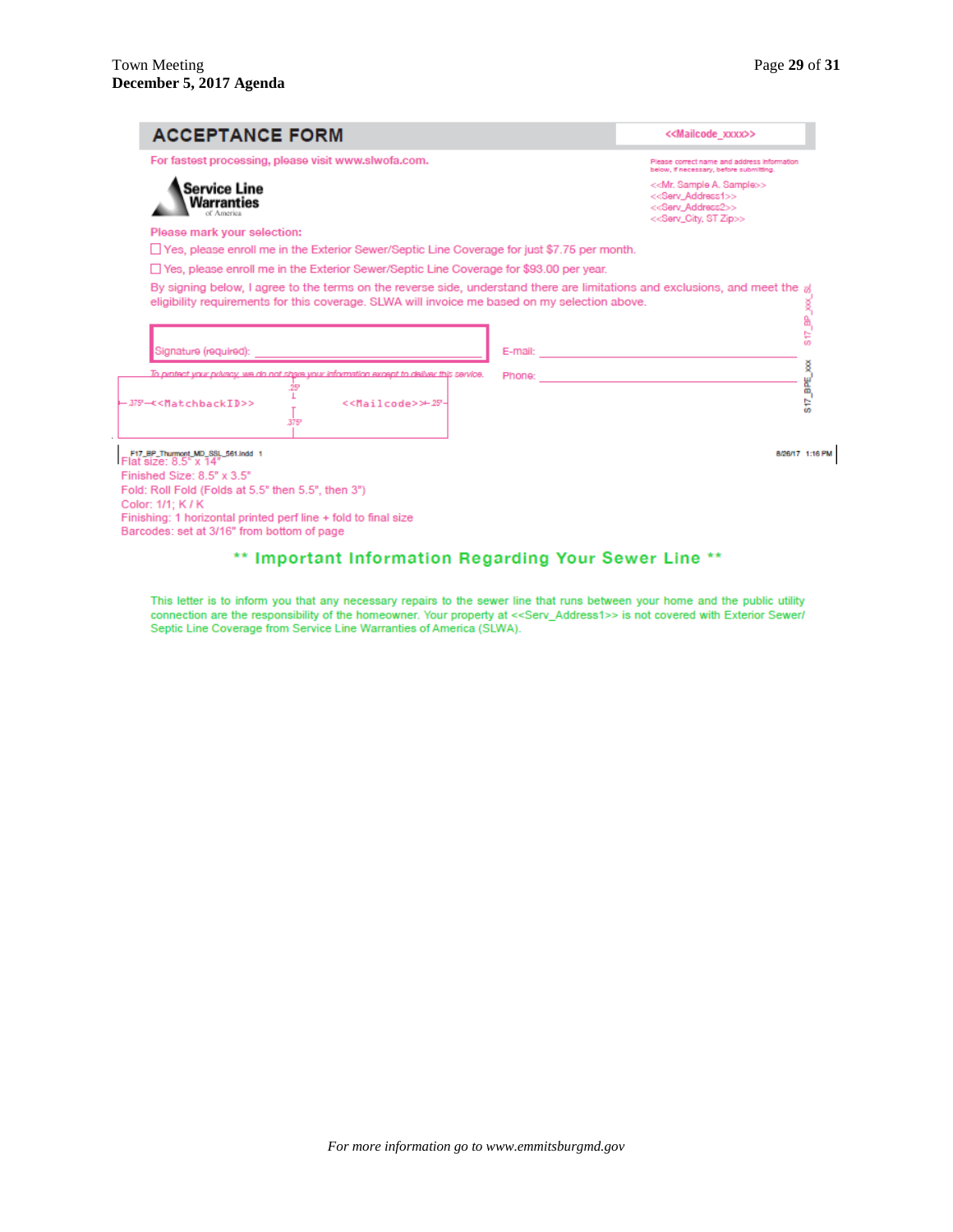#### **Important Questions & Answers**

#### What am I responsible for?

As a homeowner, you are responsible for your exterior sewer/ septic line. If the service line beyond the property boundary to the main connection is also the responsibility of the homeowner, then it will be covered up to the benefit amount.

#### Does my homeowners insurance cover this?

Most basic homeowners insurance policies do not cover repair or replacement due to normal wear and tear of the sewer/septic line.

#### Who is eligible for coverage?

An owner of both a residential home permanently secured to the ground and the land it is located on may be eligible for coverage. Recreational vehicles or homes on wheels and properties used for commercial purposes are not eligible for coverage. Your property is not eligible if you are aware of any pre-existing conditions, defects or deficiencies with your exterior sewer/septic line, or have had any roots removed from your exterior sewer/septic line prior to enrollment. If you live in a development community with a condominium, co-op or homeowners association, your exterior sewer/septic line may not be an individual homeowner's responsibility, so please check with your association before accepting this coverage. If you live in a multi-family structure and do not own the entire structure, it will be your responsibility to provide Service Line Warranties of America (SLWA) with a signed release from all other homeowners for any work which may affect their portion of the structure.

#### What should I know about this coverage?

What's covered: Coverage provides, up to the benefit amount, for the covered cost to repair or replace a leaking or permanently blocked sewer line, for which you have sole responsibility, that takes wastewater away from the exit point within your home up to your utility's responsibility, or septic line that takes wastewater away from the exit point within your home up to the point of connection to the septic tank on your property, that is damaged due to normal wear and tear, not accident or negligence.

Not covered: Septic tanks; leach fields; grinder pumps; lift stations, or any non-conforming drain line, such as a basement or storm drain; repairs to any line that branches off the main line; lines that provide service to multiple properties or secondary buildings; any materials that have been deemed by law to be defective; consequential or incidental damages, including any damages necessary to reasonably access the repair area; correction or upgrade where no operational failure has occurred; repairs to any shared parts of the system or those you are not solely responsible for; accidents and

damage or negligence caused by you, others or unusual circumstances, including natural disasters; and repair or replacement of any part of your sewer/septic line that is not expressly stated to be covered. To see full Terms and Conditions with complete coverage and exclusion details prior to enrolling call 1-844-257-8795 or go to www.slwaterms.com.

#### When can I make a service call?

Your plan starts 30 days after your form is processed. You can make a service call immediately after your plan starts. During the initial 30-day review period you will receive the Terms and Conditions to help you decide if coverage is right for you. Upon renewal/reactivation, (if applicable) you can make a service call immediately.

#### What is the cancellation policy?

You can let us know during your review period that you no longer want this coverage and will receive a refund of any monies paid. You may also cancel within 30 days of your start date for a full refund less any claims paid (where applicable); cancellations after the first 30 days of your coverage will be effective at the end of the then-current billing month, and you will be entitled to a pro-rata refund less any claims paid (where applicable). You may also contact SLWA to cancel if you find your utility or municipality provides similar coverage to you at no charge, and you will receive a refund less any claims paid (where applicable).

#### What is the term of my service agreement?

Your coverage is based on an annual contract. For E-Z Pay/ Direct Pay, credit card or debit card customers: regardless of the payment frequency you select, your service agreement will be automatically renewed annually on the same payment terms you selected at the then-current renewal price.

#### What is E-Z Pay/Direct Pay?

E-Z Pay/Direct Pay is a paperless and stress-free way to pay for your coverage. Payments are automatically debited from the bank/checking account of your choice as your payment becomes due, at no additional cost.

#### What quality of repair can I expect?

Local, licensed and insured plumbers perform all covered repairs, which are guaranteed against defects in materials and workmanship for one year.

#### Who is SLWA?

SLWA is an independent company, separate from your city, local utility or municipality, providing emergency home repair services and protection solutions to homeowners across the U.S. If you would prefer not to receive solicitations from SLWA, please call 1-844-257-8795.